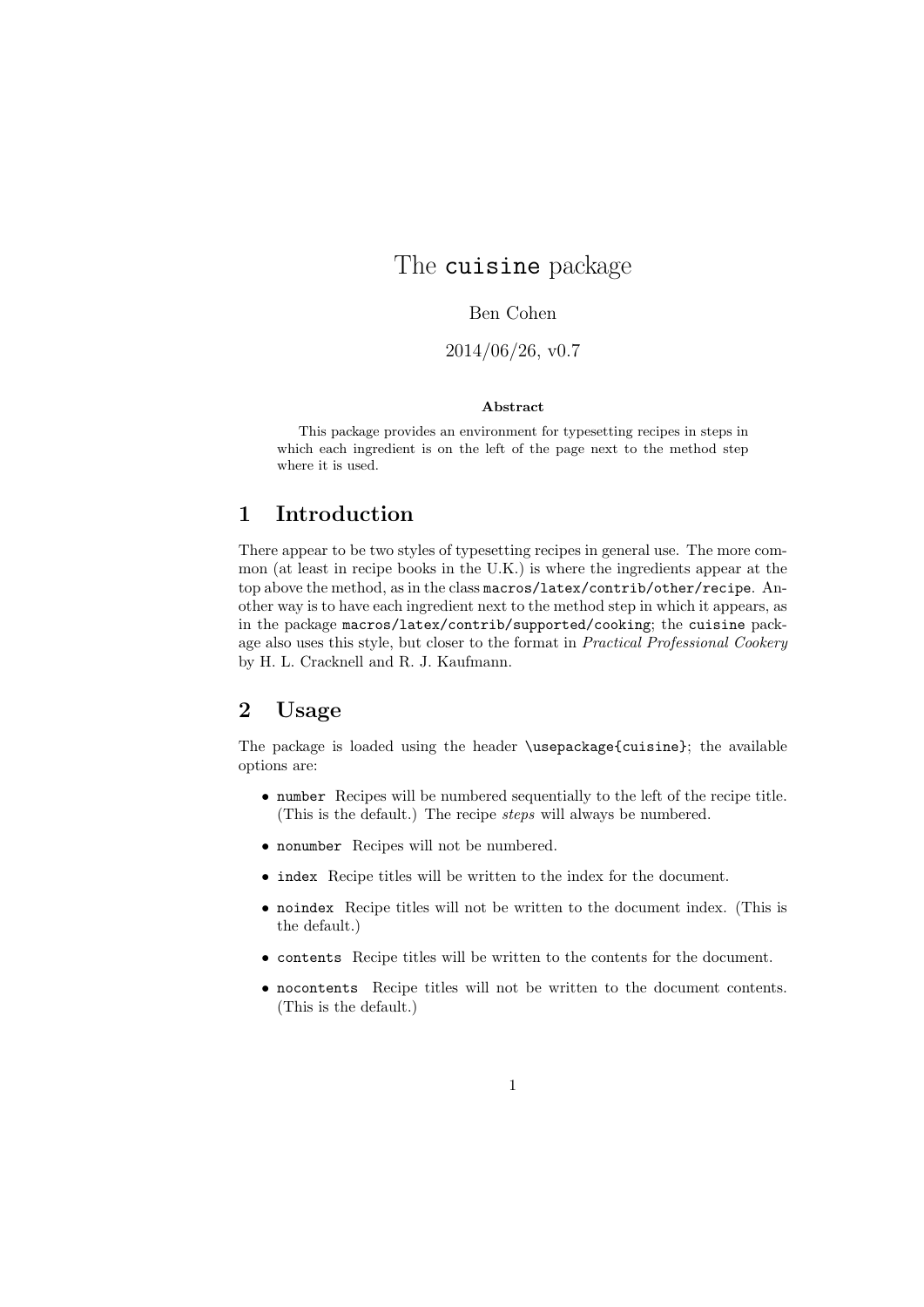You will need the package nicefrac; it comes with current versions of teTFX and is also available from CTAN as part of the package units in macros/latex/ contrib/supported/units.

recipe Each recipe is set out in a recipe environment. The three parameters are the title, and two recipe description fields—it is assumed that they are used for the number of servings and the preparation time, for example:

> \begin{recipe}{Title} {Number of servings} {Preparation time} . . . \end{recipe}

There is no reason why the descriptive fields cannot be used for other things (such as the number of calories).

\ingredient Within the environment, you type in method details directly, and you type \ing the ingredients using \ingredient or the shorter version \ing before the method step beside which you want the ingredient to appear. A new method step is started whenever there is method text before an \ingredient. Two consecutive \ingredient declarations will appear next to the same method step.

The \ingredient command is used as follows:

#### \ingredient{Quantity} {Ingredient}

There is an optional first parameter which allows you to separate the numerical quantity from the name of the unit of measurement:

\ingredient[Numerical quantity] {Unit of measurement} {Ingredient}

Examples include:

```
\ingredient{a pinch}{salt}
\ingredient[4]{oz}{sugar}
```
\Ingredient There is an alternative way to specify ingredients using a single description for \Ing both the quantity and the ingredient, as follows:

\Ingredient{Ingredient and quantity}

This can be used where describing awkward descriptions of units. It would also be preferable if you simply don't like the appearance of separating units from ingredients as required by \ingredient. (My taste has apparently changed over the last decade and a half!) For example:

\Ingredient{zest and juice of 2 lemons} \Ingredient{Worcestershire sauce, to taste}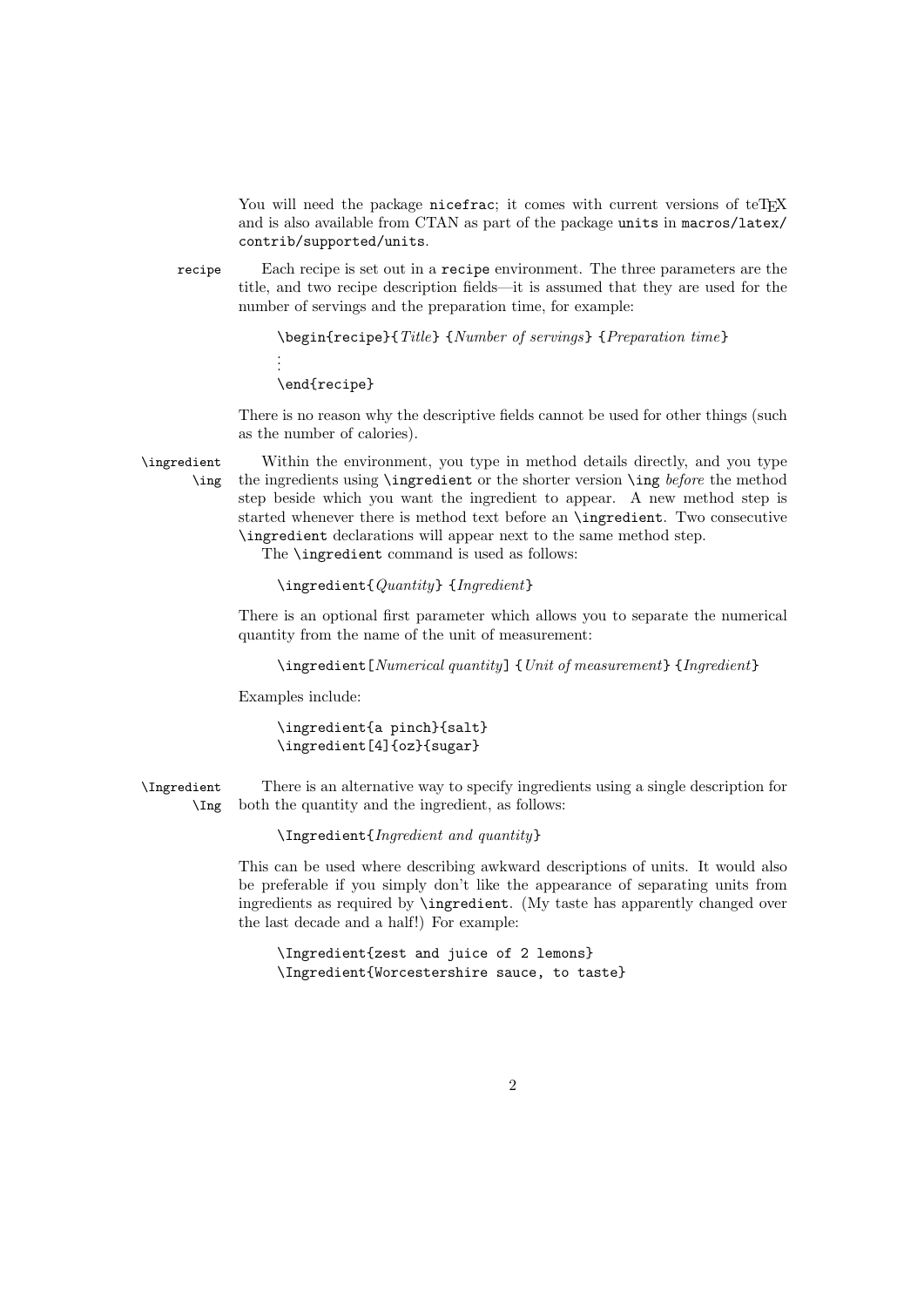$\frac{1}{r}$  Within the recipe you can use  $\frac{r}{r}$  to typeset fractions using  $\frac{r}{12}$  to get  $\frac{1}{2}$ . or  $\frac{r_{11}}{12}$  to typeset  $\frac{11}{12}$ . If the numerator or denominator of the fraction is more than one digit long then you will need to enclose it in braces (otherwise they are optional).

\degrees A degree symbol can be obtained using \degrees or the shorter form \0; for  $\lambda$ 0  $\chi$ example 120\0 gives 120°. A times symbol,  $\times$ , can be obtained using \X. As is usual with LAT<sub>EX</sub>, to obtain a percent sign,  $\%$ , you must use  $\%$  since  $\%$  on its own

 $\mathcal{N}$ starts a comment.

## 3 More advanced usage

The cuisine package has been designed so that it is easy to vary the widths of the columns. LATEX has very wide margins by default so the text width is very narrow which may be unsuitable for typesetting recipes using this package. (It might be worth looking at the KOMA-Script classes in macros/latex/ contrib/supported/koma-script/ as an alternative to the standard LATEX classes.)

\RecipeWidths The \RecipeWidths command is designed to be used in conjunction with the LATEX commands for changing the page layout. It is used as follows:

> \RecipeWidths{Total recipe width} {Number of servings width} {Step number width} {Ingredient width} {Quantity width} {Units width}

\ResetRecipeCounter The \ResetRecipeCounter command will reset the recipe counter so that subsequent recipes are numbered from 1.

> \newstep Within the recipe environment, to force a new step if you do not want to declare any ingredients, use the \newstep command. (A \newstep command with no preceding ingredient or method text will be ignored to prevent completely empty steps from appearing.)

\newpage \newpage ends the current step (as for \newstep) but also tells the environment that the next step will appear on the next page. It is not normally necessary to use this command since page breaking after each method step will be done automatically by LATEX as necessary. Page breaks can only occur between method steps; method steps will not be split across pages. (Consequently, it may be advisable to keep method steps fairly short.)

\freeform To typeset text across the whole width of the recipe instead of just the width of the method, use the \freeform command. This is equivalent to \noalign in tables. Freeform text is not given a step number.

> The recipe environment has an optional first parameter with which you can assign a label to a recipe.

\begin{recipe}[Label]{Title} {Servings} {Preparation time} . . . \end{recipe}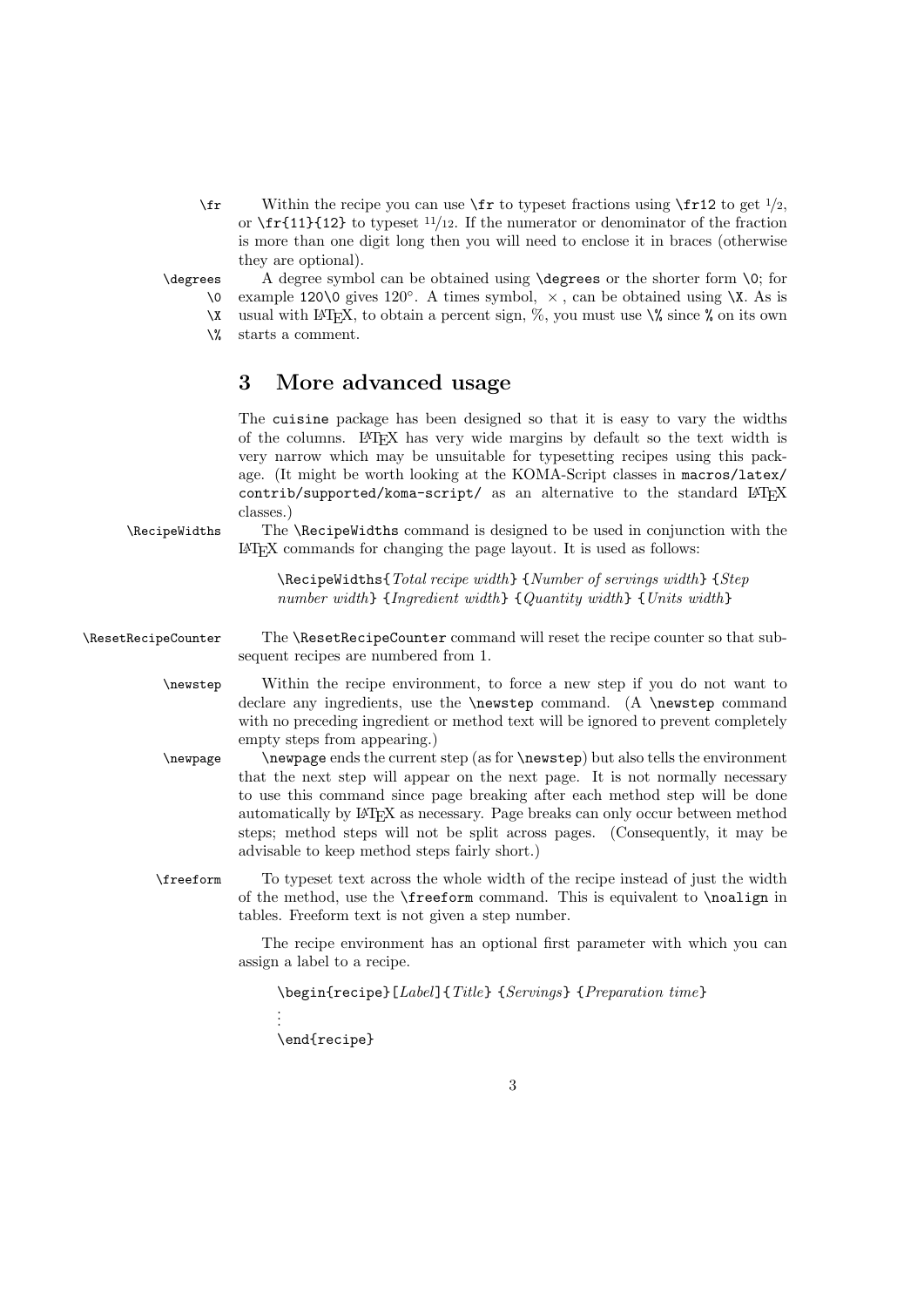\pageref and \ref then refer to the recipe page number and recipe number respectively of the recipe with that label. For example, the label in the recipe below will make **\ref{Zabaglione}** give recipe number 1. (Note that you cannot use \label for this purpose within the environment because it breaks the formatting.)

### 4 Fonts

The fonts used in the different parts of a recipe can be altered by changing the definition of the following macros; this should be done using, for example, \renewcommand\*{\recipetitlefont}{\sffamily}.

| The default font used for the fonts below |
|-------------------------------------------|
| The font for the recipe title             |
| The font for the number of servings       |
| The font for the preparation time         |
| The font for the recipe number            |
| The font for each step number             |
| The font for the numerical quantity       |
| The font for the unit of measurement      |
| (or descriptive quantity)                 |
| The font for the ingredient               |
| The font for the method details           |
| The font for freeform descriptions        |
|                                           |

#### 5 Examples

#### 5.1 A simple example

There is only whitespace between the first three ingredients, so they are used for the first step with the method text which follows. (Had there been text before the first ingredient, that text would become the first step and the heating instruction would be the second step.) The fourth \ingredient signals the end of the method text and starts a new step. The final \end{recipe} finishes that step.

```
\begin{recipe}{Yorkshire Pudding}{4 portions}{1\fr12 hours}
\ingredient[\fr12]{pt}{milk}
\ingredient[2]{oz}{butter}
\ingredient[5]{oz}{self-raising flour}
Heat the milk and butter until nearly boiling. Add flour and allow to
seeth over.
\ingredient[3]{}{eggs}
\ingredient{to taste}{salt and pepper}
Add the remaining eggs and whisk again. Cook at 220\0C for about 1 hour.
\end{recipe}
```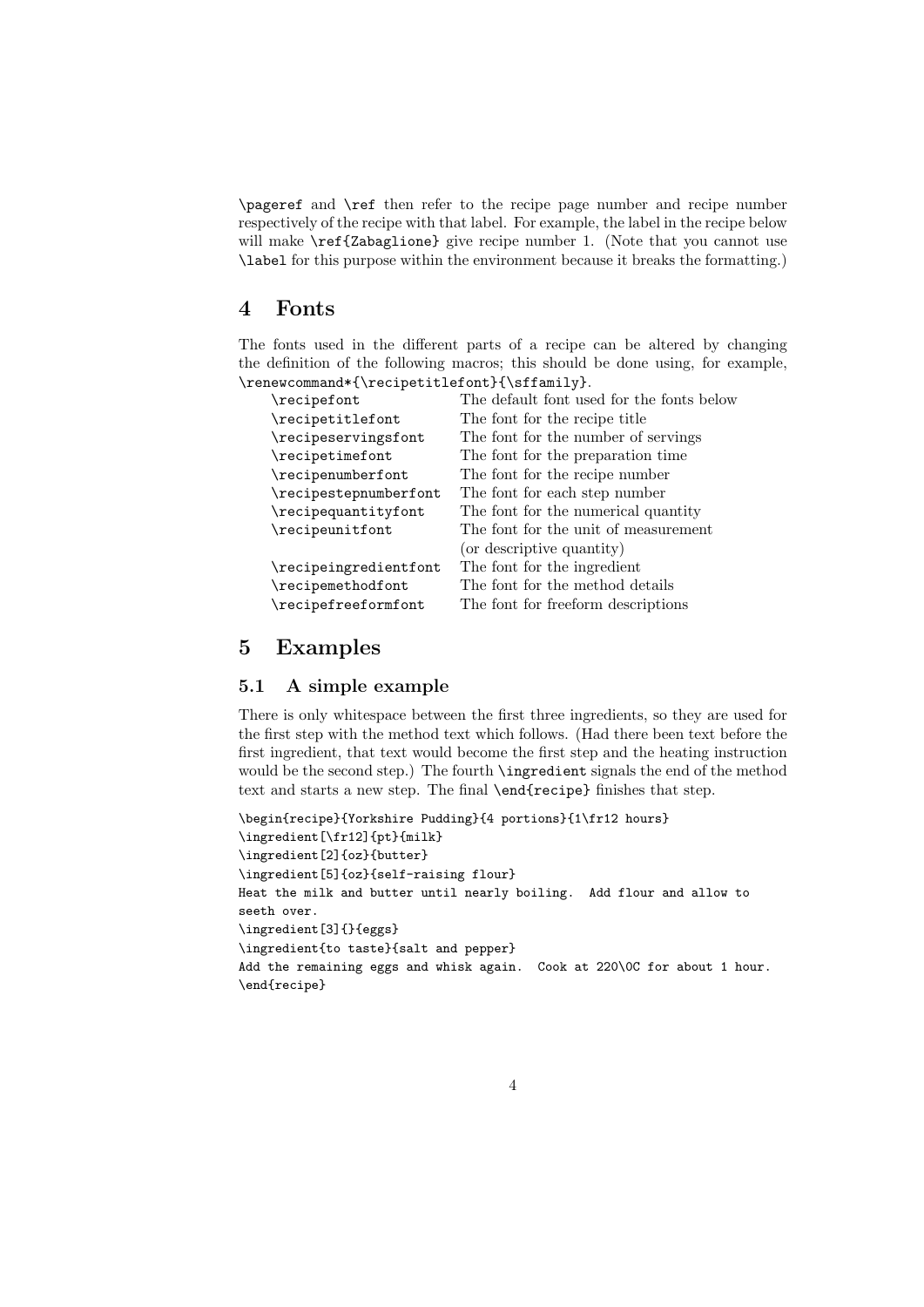| Yorkshire Pudding |                                                |                                      | 4 portions                                                                                 |
|-------------------|------------------------------------------------|--------------------------------------|--------------------------------------------------------------------------------------------|
|                   |                                                |                                      | $11/2$ hours                                                                               |
|                   | $1/2$ pt<br>$2 \text{ oz}$<br>$5\,\mathrm{oz}$ | milk<br>butter<br>self-raising flour | Heat the milk and butter until<br>nearly boiling. Add flour and al-<br>low to seeth over.  |
| $\overline{2}$    | 3<br>to taste                                  | eggs<br>salt and pepper              | Add the remaining eggs<br>and<br>whisk again. Cook at $220^{\circ}$ C for<br>about 1 hour. |

The recipe below is the same but using the single-argument \Ingredient command. As you can see, the alignment is different from that of \ingredient and mixing them probably won't produce a pleasing output. If you are using only \Ingredient then the ingredients column can probably be made narrower (remember that this is still the sum of the quantity, unit and ingredient widths).

| Yorkshire Pudding |                                                         | 4 portions                                                                                |
|-------------------|---------------------------------------------------------|-------------------------------------------------------------------------------------------|
|                   |                                                         | $11/2$ hours                                                                              |
|                   | $1/2$ pt milk<br>2 oz butter<br>5 oz self-raising flour | Heat the milk and butter until<br>nearly boiling. Add flour and al-<br>low to seeth over. |
| $\mathfrak{D}$    | 3 eggs<br>salt and pepper, to taste                     | Add the remaining eggs and<br>whisk again. Cook at $220^{\circ}$ C for<br>about 1 hour.   |

#### 5.2 A more complex example

We can change the widths of the columns using, for example,

```
\RecipeWidths{.75\textwidth}{3cm}{0.5cm}{1.75cm}{.75cm}{.75cm}
```
and the small environment to produce a different layout. We can also change the fonts, for example:

```
\renewcommand*{\recipetitlefont}{\large\bfseries\sffamily}
\renewcommand*{\recipenumberfont}{\large\bfseries\sffamily}
\renewcommand*{\recipequantityfont}{\sffamily\bfseries}
\renewcommand*{\recipeunitfont}{\sffamily}
\renewcommand*{\recipeingredientfont}{\sffamily}
\renewcommand*{\recipefreeformfont}{\itshape}
```
The example below demostrates the \newstep and \newpage commands, and also how to use \freeform to create freeform text. \freeform can also be used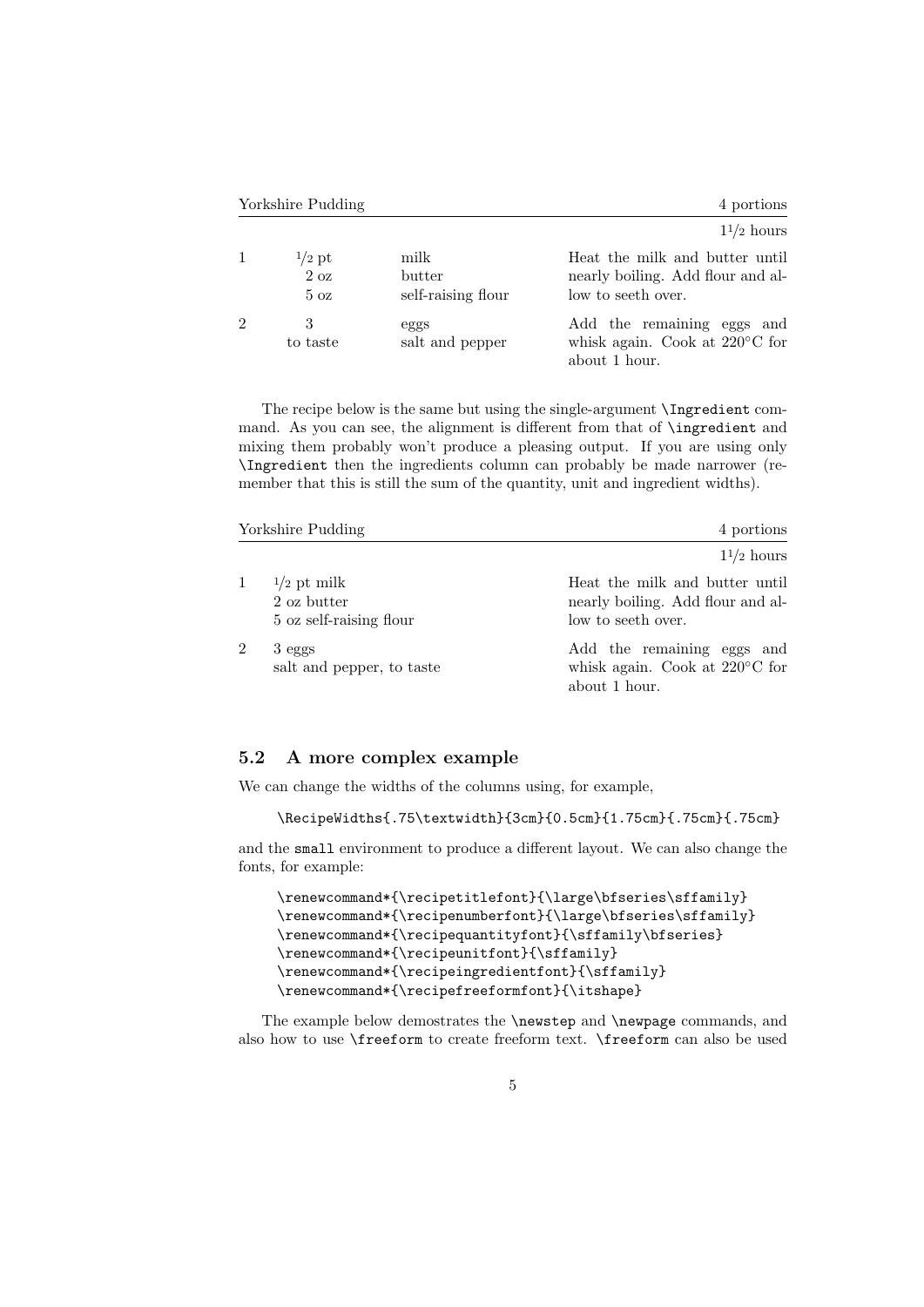to create rules in the same way as when using \noalign in tables. In this case, recipe numbering has been turned on, and the small environment is being used. Note the label declaration "Zabaglione".

```
\begin{recipe}[Zabaglione]{Zabaglione alla Marsala}{4 Portions}{\fr12 hour}
\freeform This is a well-known Italian recipe which is
great for piling on the calories.
\ingredient[6]{}{egg yolks}
\ingredient[2]{oz}{granulated sugar}
\ingredient[6--8]{tbsp}{Marsala (or sherry)}
\ingredient[\fr14]{oz}{gelatine}
\ingredient[2]{tbsp}{cold water}
In the top of a double boiler, combine the egg yolks with sugar and
Marsala, and whip the mixture over hot, but not boiling, water until it
thickens. Stir in gelatine, softened in cold water and dissolved over hot
water.
\ingredient[3]{tbsp}{brandy}
\ingredient[\fr38]{pt}{double cream}
Put the pan in a bowl of ice and stir the
zabaglione well until it is thick and free of bubbles. When it is almost
cold, fold in brandy and whipped cream and pour into individual moulds.
\freeform\rule{\textwidth}{0.05pt}\newpage
\freeform\rule{\textwidth}{0.05pt}
\ingredient[3]{}{egg yolks}
\ingredient[1]{oz}{granulated sugar}
\ingredient[3--4]{tbsp}{Marsala (or sherry)}
\ingredient[1\fr12]{tbsp}{brandy}
To make the sauce, combine egg yolks and sugar in the top of a double
saucepan. Whisk mixture over hot, but not boiling, water until the
sauce coats
the back of a spoon. Stir in the Marsala and brandy.
\newstep
Chill the zabaglione, unmould it, and serve with the sauce immediately.
\freeform\hrulefill
\end{recipe}
```
#### 1 Zabaglione alla Marsala 4 Portions

 $1/2$  hour

This is a well-known Italian recipe which is great for piling on the calories.

| 1 | 6        | egg yolks              | In the top of a double boiler, com-  |
|---|----------|------------------------|--------------------------------------|
|   | 2 oz     | granulated             | bine the egg yolks with sugar and    |
|   |          | sugar                  | Marsala, and whip the mixture over   |
|   |          | $6-8$ tbsp Marsala (or | hot, but not boiling, water until it |
|   |          | sherry)                | thickens. Stir in gelatine, softened |
|   | $1/4$ oz | gelatine               | in cold water and dissolved over hot |
|   | 2 tbsp   | cold water             | water.                               |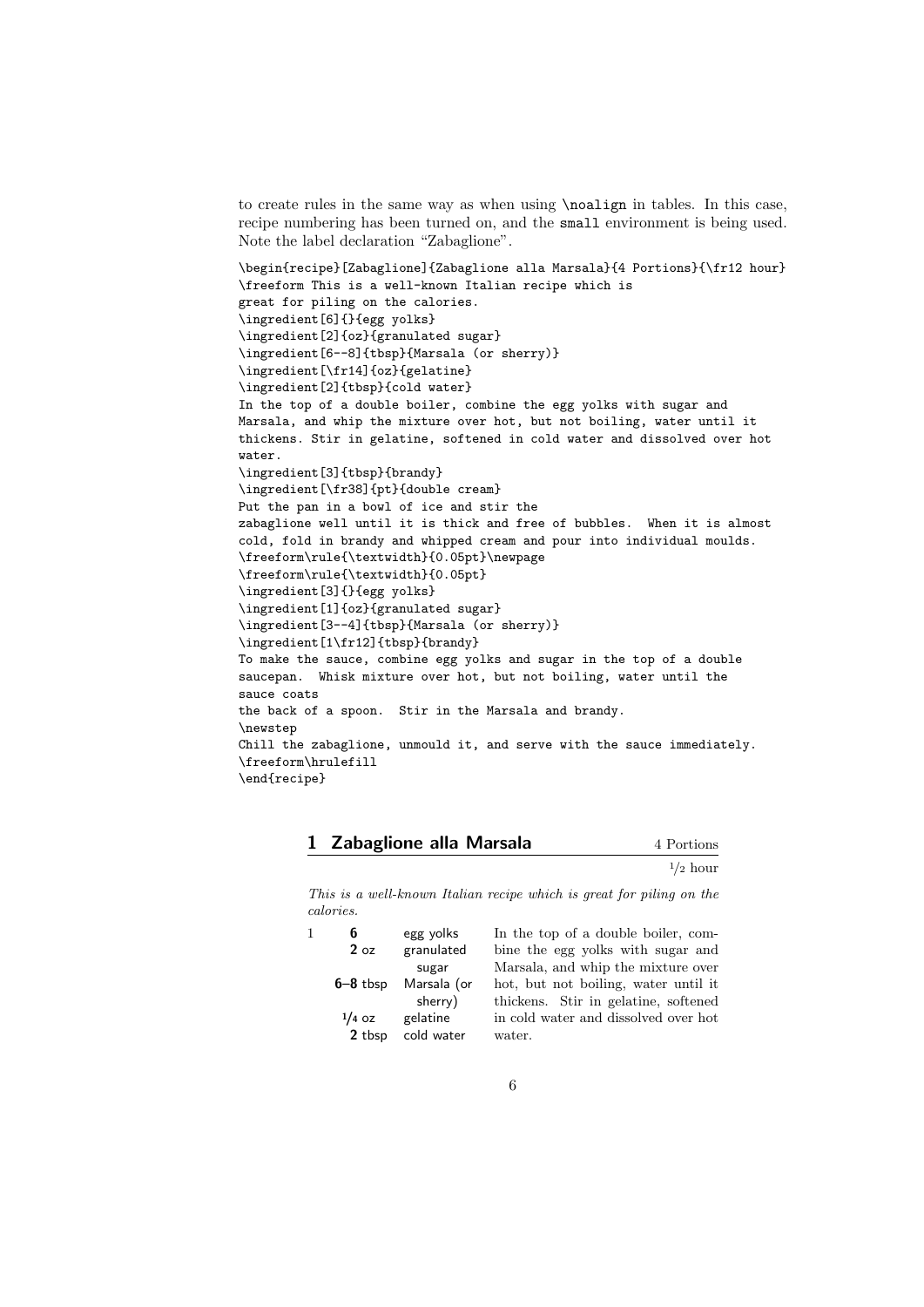| $\overline{2}$ |          | 3 tbsp brandy | Put the pan in a bowl of ice and     |
|----------------|----------|---------------|--------------------------------------|
|                | $3/8$ pt | double        | stir the zabaglione well until it is |
|                |          | cream         | thick and free of bubbles. When it   |
|                |          |               | is almost cold, fold in brandy and   |
|                |          |               | whipped cream and pour into indi-    |
|                |          |               | vidual moulds.                       |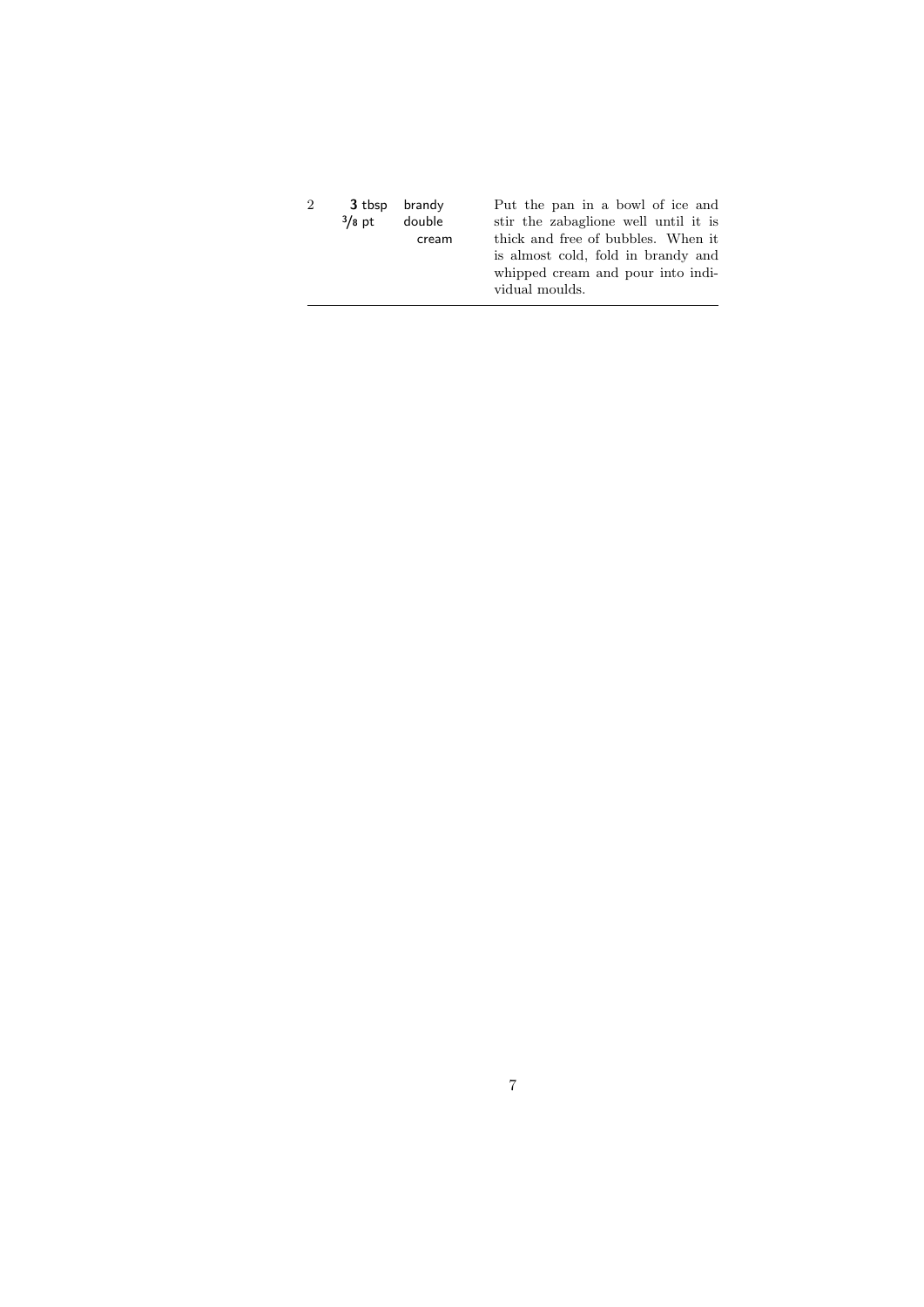| 3 | 3<br>1 <sub>oz</sub> | egg yolks<br>granulated<br>sugar | To make the sauce, combine egg<br>yolks and sugar in the top of a dou-<br>ble saucepan. Whisk mixture over |
|---|----------------------|----------------------------------|------------------------------------------------------------------------------------------------------------|
|   | $3-4$ tbsp           | Marsala (or<br>sherry)           | hot, but not boiling, water until the<br>sauce coats the back of a spoon. Stir                             |
|   | $11/2$ tbsp          | brandy                           | in the Marsala and brandy.                                                                                 |
|   |                      |                                  | Chill the zabaglione, unmould it,<br>and serve with the sauce immedi-<br>ately.                            |

## 6 Bugs, Issues, Features, . . .

- Method steps can't be split across pages. This means you can get lots of empty white space at the bottom of pages, especially if you have long methods.
- There may be alignment problems if the recipe fonts differ much in height.
- Formatting doesn't work very well when the ingredient quantity is too wide for its box.
- There is no support for dual sets of quantities, for example where two systems of measurement are used or for different numbers of servings. You can write \ingredient{<4 oz>/<100 g>}{butter}, or use \Ingredient but I don't think implementing commands such as \ingredient[1]{oz}[25]{g}{butter} would be worthwhile.

Please e-mail me at ben\_c@tiscali.co.uk if you can help find or solve any problems with this package.

## 7 Change History

- v0.5 Written—release on CTAN.
- $v0.6$  Fixed a couple of vertical alignment problems. Labelling of recipes for  $\ref. \X$ (times) macro. Added different index and contents options, and corrected a bug that sometimes gave the wrong page number. If recipe's #4 is empty, don't leave a blank line. The step number width can be changed but the recipe number width varies.
- v0.7 Added the \Ingredient command for single-argument ingredients.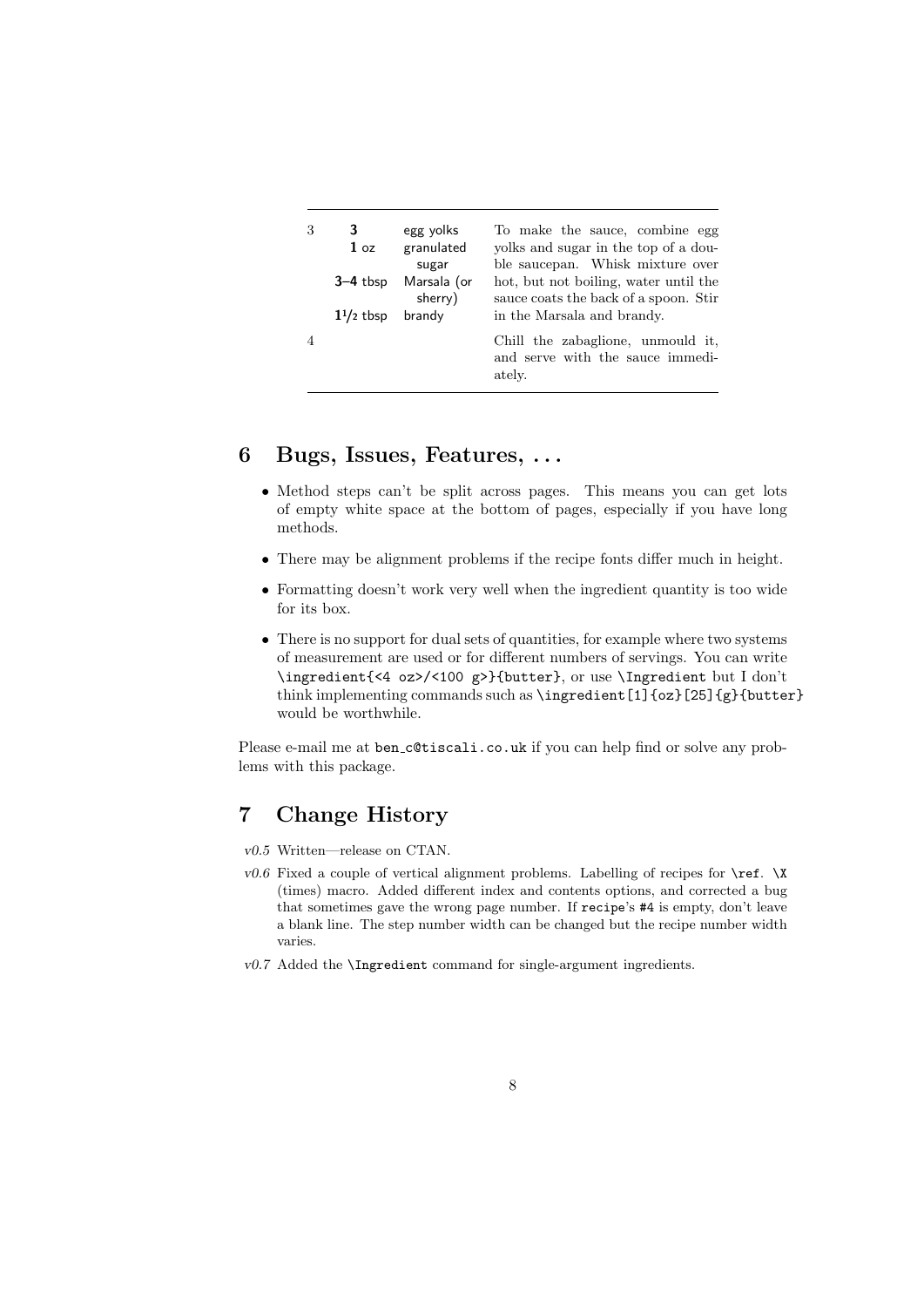## 8 Identification section and initialisation

The package declaration follows the standard form.

```
1 \NeedsTeXFormat{LaTeX2e}
```

```
2 \ProvidesPackage{cuisine}[2014/06/26 v0.7 recipe typesetting]
```
We use the nicefrac package for "nice" fractions.

3 \RequirePackage{nicefrac}

## 9 Counters, booleans and lengths

r@cipenumber is the recipe number counter. This could be made dependent on, say, the section number.

4 \newcounter{r@cipenumber}

\ResetRecipeCounter The \ResetRecipeCounter macro resets the recipe number counter to 0.

```
5 \DeclareRobustCommand{\ResetRecipeCounter}{%
6 \setcounter{r@cipenumber}{0}%
7 }
```
st@pnumber is the step counter within recipes. It is zeroed whenever the recipe counter is incremented.

```
8 \newcounter{st@pnumber}[r@cipenumber]
```
ingr@dnumber is the ingredient counter within recipes and steps. It is zeroed whenever the step counter is incremented.

```
9 \newcounter{ingr@dnumber}[st@pnumber]
```
ifnumb@ring determines whether or not recipe numbers are printed. (Step numbers will always be printed.)

10 \newif\ifnumb@ring

ifc@ntentsing determines whether we are writing the recipes to an contents file or not.

```
11 \newif\ifc@ntentsing
```
ifind@xing determines whether we are writing the recipes to an index file or not.

```
12 \newif\ifind@xing
```
iffr@eforming determines whether or not we are in freeform mode.

```
13 \newif\iffr@eforming
```
ifn@wpaging determines whether or not the next step will be on a new page. 14 \newif\ifn@wpaging

\R@cipeWidth is the total width of the recipe.

15 \newlength{\R@cipeWidth}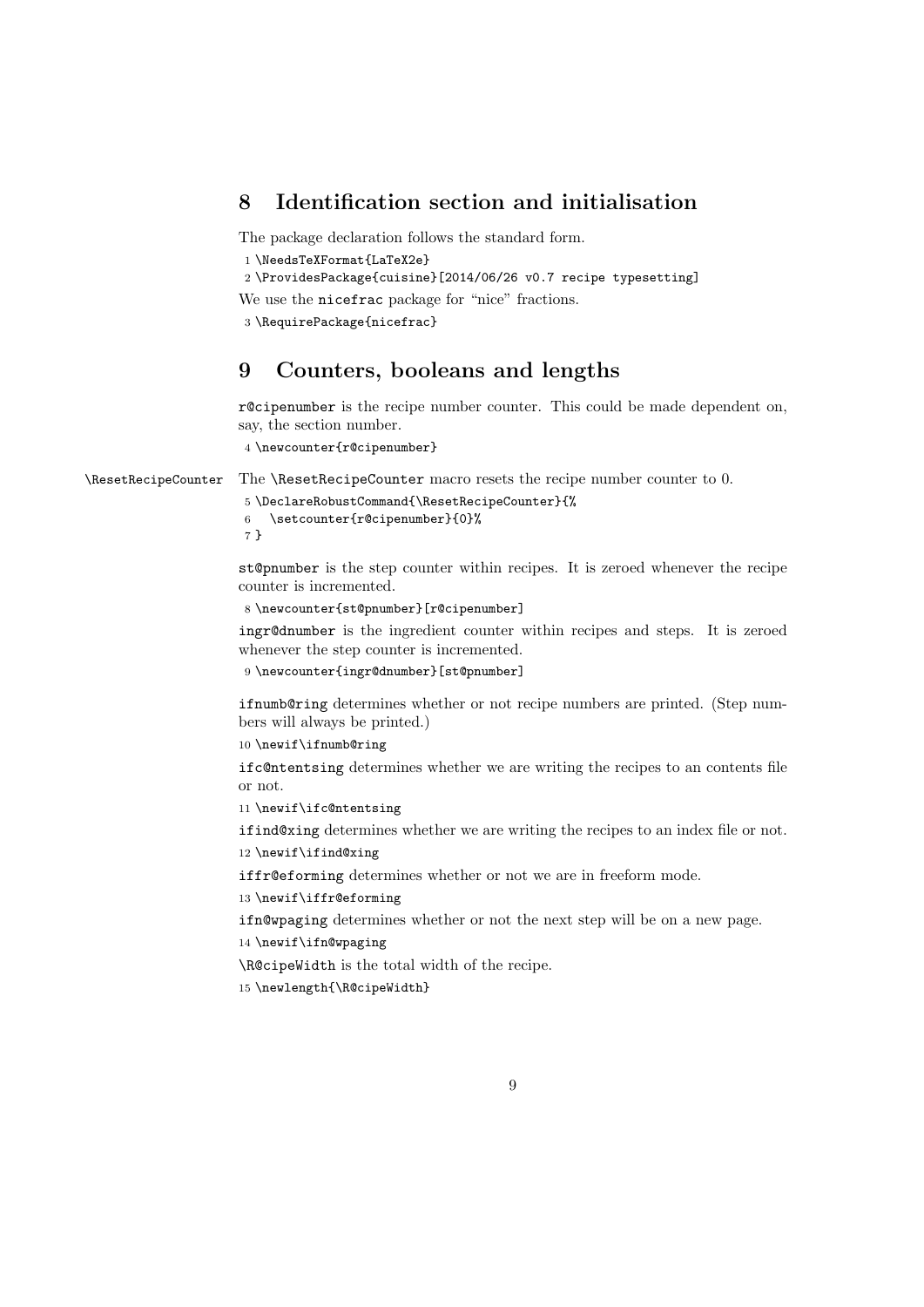The following are, respectively, the widths of the recipe number box, the recipe title box, the recipe number-of-servings box, and the total of the recipe title and number-of-servings boxes.

16 \newlength{\R@cipeNumberWidth}

17 \newlength{\R@cipeTitleWidth}

18 \newlength{\R@cipeServingsWidth}

19 \newlength{\R@cipeTandSWidth}

This is the distance ingredient (etc.) paragraphs are outdented.

20 \newlength{\R@cipeOutdent}

These are the horizontal spaces between the quantity and units, and between the unit and the ingredient.

21 \newlength{\R@cipeIngQUSpace}

22 \newlength{\R@cipeIngUISpace}

These are the vertical distances for the recipe title-to-rule adjustments (usually negative).

23 \newlength{\R@cipeTitleVerticalAdjustTop}

24 \newlength{\R@cipeTitleVerticalAdjustBot}

These are the widths of the ingredient descriptors and combinations of them.

25 \newlength{\R@cipeIngredientWidth}

26 \newlength{\R@cipeQuantityWidth}

27 \newlength{\R@cipeUnitsWidth}

28 \newlength{\R@cipeQandUWidth}

- 29 \newlength{\R@cipeIandUWidth}
- 30 \newlength{\R@cipeIQUWidth}
- 31 \newlength{\R@cipeSingleIngWidth}

\R@cipeMethodWidth is the width of the method text.

32 \newlength{\R@cipeMethodWidth}

\St@pNumberWidth is the width of the step number and \R@cipeStepWidth is the width of everything within a step.

33 \newlength{\St@pNumberWidth}

34 \newlength{\R@cipeStepWidth}

The following macros are to set the lengths defined above.

\R@cipeMethodWidths \R@cipeMethodWidths is to set the widths of the boxes/columns used in the recipe steps. There are four parameters: #1 is the step number width, #2 is the ingredient width, #3 the quantity width, #4 the units width. The other lengths below are deduced from these and \R@cipeMethodWidth. The 0.5cm values are to leave a little space between the columns.

35 \DeclareRobustCommand\*{\R@cipeMethodWidths}[4]{%

36 \setlength{\St@pNumberWidth}{#1}%

37 \setlength{\R@cipeIngredientWidth}{#2}%

- 38 \setlength{\R@cipeQuantityWidth}{#3}%
- 39 \setlength{\R@cipeUnitsWidth}{#4}%
- 40 \setlength{\R@cipeQandUWidth}{\R@cipeQuantityWidth}%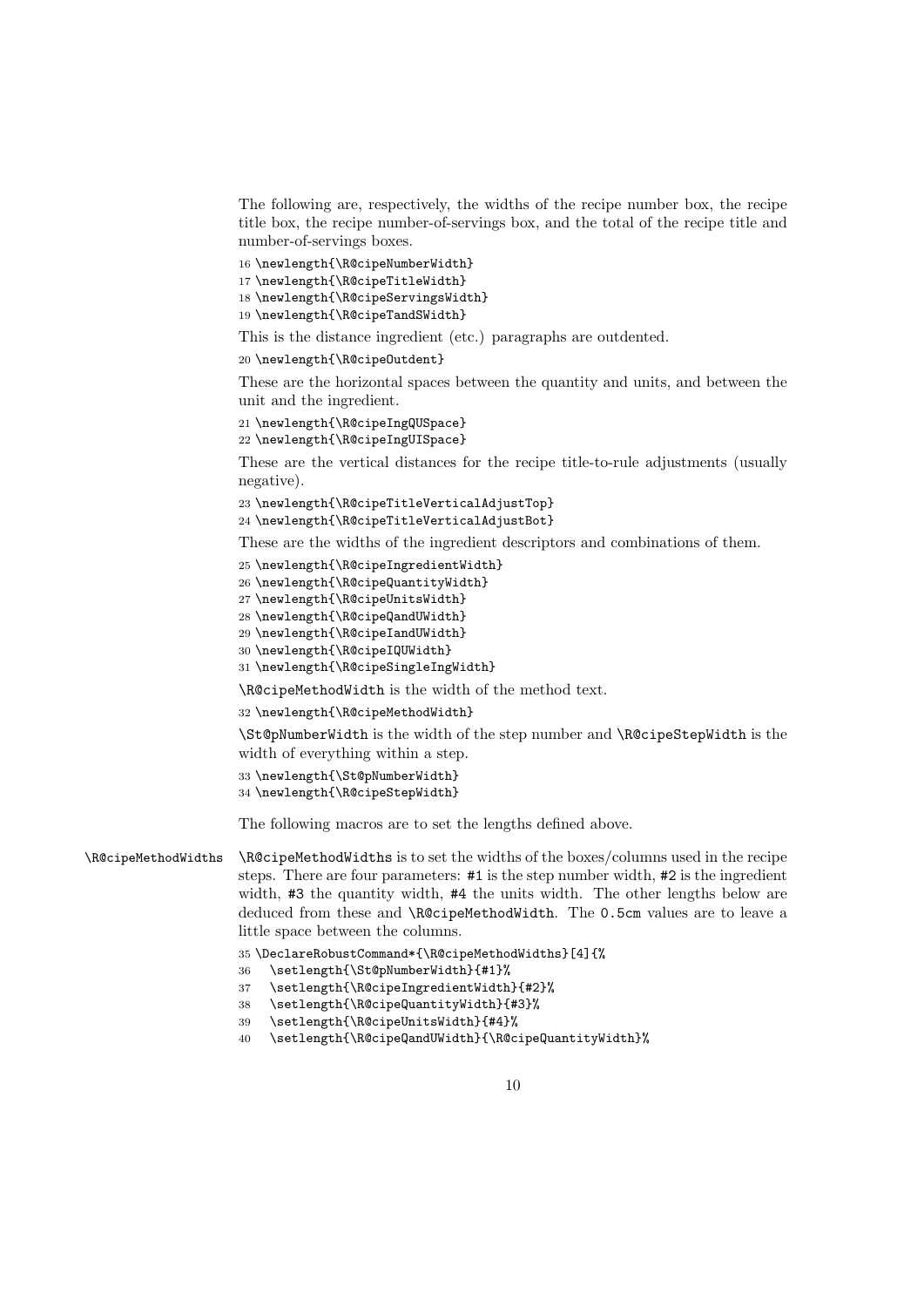|                    | \addtolength{\R@cipeQandUWidth}{\R@cipeUnitsWidth}%<br>$41\,$<br>\setlength{\R@cipeIQUWidth}{\R@cipeQandUWidth}%<br>42<br>\addtolength{\R@cipeIQUWidth}{\R@cipeIngredientWidth}%<br>43<br>\addtolength{\R@cipeIQUWidth}{0.5cm}%<br>44<br>\setlength{\R@cipeIandUWidth}{\R@cipeIQUWidth}%<br>45<br>\addtolength{\R@cipeIandUWidth}{-\R@cipeQuantityWidth}%<br>46<br>\setlength{\R@cipeStepWidth}{\R@cipeWidth}%<br>47<br>\addtolength{\R@cipeStepWidth}{-\St@pNumberWidth}%<br>48<br>\setlength{\R@cipeMethodWidth}{\R@cipeStepWidth}%<br>49<br>\addtolength{\R@cipeMethodWidth}{-\R@cipeIngredientWidth}%<br>50<br>\addtolength{\R@cipeMethodWidth}{-\R@cipeQandUWidth}%<br>51<br>$52\,$<br>\addtolength{\R@cipeMethodWidth}{-0.5cm}%<br>\setlength{\R@cipeSingleIngWidth}{\R@cipeIQUWidth}%<br>53<br>Allow for the ingredient paragraph outdenting. |
|--------------------|------------------------------------------------------------------------------------------------------------------------------------------------------------------------------------------------------------------------------------------------------------------------------------------------------------------------------------------------------------------------------------------------------------------------------------------------------------------------------------------------------------------------------------------------------------------------------------------------------------------------------------------------------------------------------------------------------------------------------------------------------------------------------------------------------------------------------------------------------|
|                    | \addtolength{\R@cipeIngredientWidth}{-\R@cipeOutdent}<br>54<br>\addtolength{\R@cipeUnitsWidth}{-\R@cipeOutdent}<br>55<br>\addtolength{\R@cipeQandUWidth}{-\R@cipeOutdent}<br>56<br>\addtolength{\R@cipeSingleIngWidth}{-\R@cipeOutdent}<br>57<br>\addtolength{\R@cipeSingleIngWidth}{-\R@cipeIngQUSpace}<br>58<br>\addtolength{\R@cipeSingleIngWidth}{-\R@cipeIngUISpace}<br>59<br>$60 \frac{1}{6}$                                                                                                                                                                                                                                                                                                                                                                                                                                                  |
| \R@cipeTitleWidths | \R@cipeTitleWidths is to set the widths of the boxes/columns used in the recipe<br>title. There are two parameters: #1 is the number of servings width. The title<br>width is deduced from that.<br>61 \DeclareRobustCommand*{\R@cipeTitleWidths}[1]{%<br>\setlength{\R@cipeServingsWidth}{#1}%<br>62<br>\setlength{\R@cipeTitleWidth}{\R@cipeWidth}%<br>63<br>\addtolength{\R@cipeTitleWidth}{-\R@cipeServingsWidth}%<br>64<br>\setlength{\R@cipeTandSWidth}{\R@cipeServingsWidth}%<br>65<br>\addtolength{\R@cipeTandSWidth}{\R@cipeTitleWidth}%<br>66<br>67 }                                                                                                                                                                                                                                                                                      |
| \RecipeWidths      | \RecipeWidths combines the above macros in a useable form. There are six<br>parameters: #1 is the recipe width, #2 the number of servings width, #3 the step<br>number width, #4 the ingredient width, #5 the quantity width, #6 the units width.<br>68 \DeclareRobustCommand*{\RecipeWidths}[6]{%<br>\setlength{\R@cipeWidth}{#1}%<br>69<br>\R@cipeTitleWidths{#2}%<br>70<br>\R@cipeMethodWidths{#3}{#4}{#5}{#6}%<br>71<br>72 }%<br>Now we set up the default values. These appear to be reasonable for the LaTeX<br>default page layout $(A4, portrait, one column, etc.)$ I don't think the LaTeX<br>default width is good for a recipe book though!                                                                                                                                                                                              |

 \setlength{\R@cipeOutdent}{0.3cm}% \setlength{\R@cipeIngQUSpace}{0.1cm}%

\setlength{\R@cipeIngUISpace}{0.2cm}%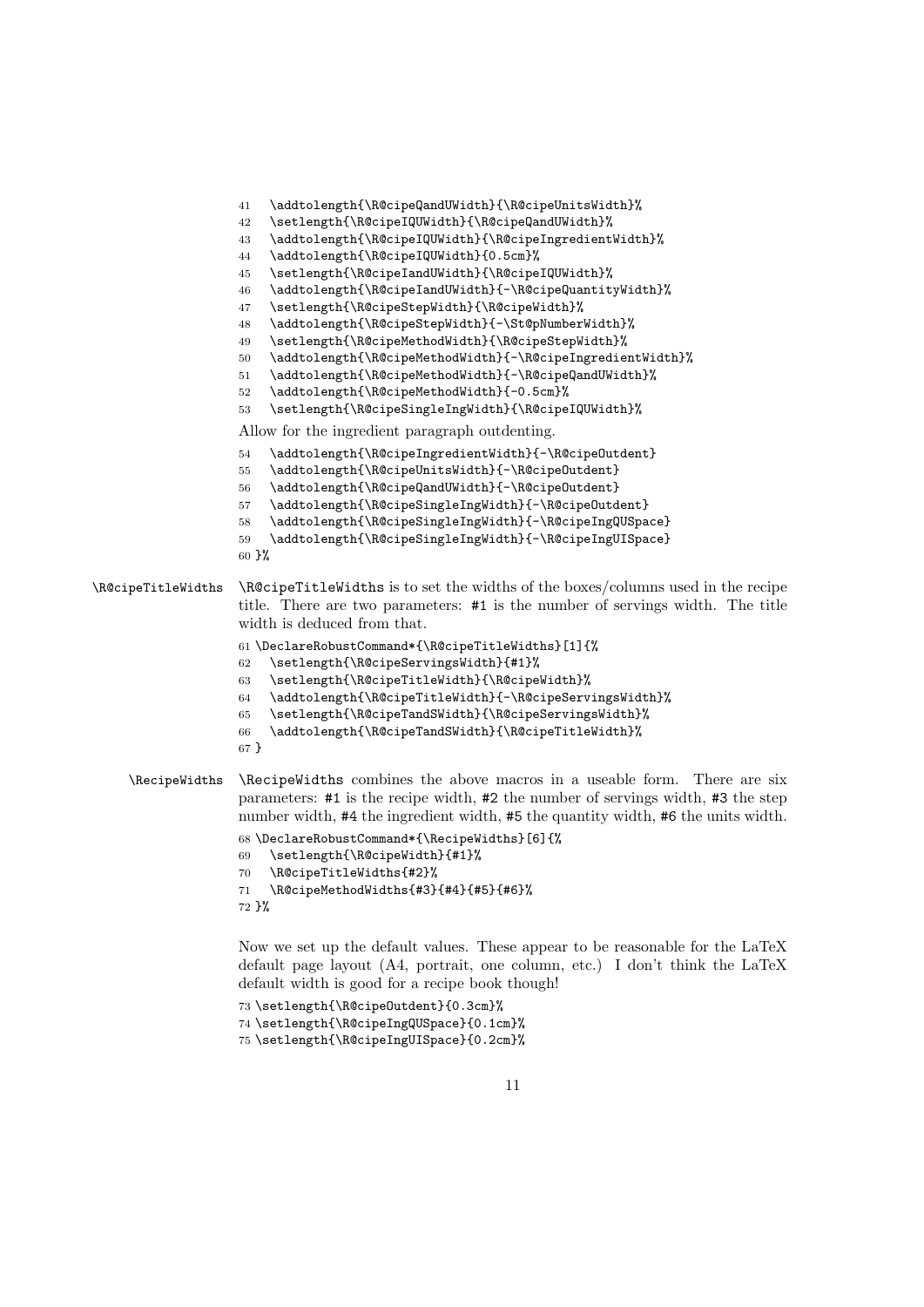```
76 \setlength{\R@cipeTitleVerticalAdjustTop}{-0.25cm}
77 \setlength{\R@cipeTitleVerticalAdjustBot}{-0.25cm}
78 \RecipeWidths{\textwidth}{3cm}{0.8cm}{3.5cm}{1cm}{1.7cm}
```
## 10 Fonts

This is where the default fonts are set up. \recipefont is the default font for the other recipe fonts; thus the other fonts inherit from this but can be altered individually.

```
79 \newcommand*\recipefont{\normalfont}
80 \newcommand*\recipetitlefont{\recipefont}
81 \newcommand*\recipenumberfont{\recipefont}
82 \newcommand*\recipestepnumberfont{\recipefont}
83\newcommand*\recipequantityfont{\recipefont}
84 \newcommand*\recipeunitfont{\recipefont}
85\newcommand*\recipeingredientfont{\recipefont}
86 \newcommand*\recipemethodfont{\recipefont}
87 \newcommand*\recipeservingsfont{\recipefont}
88\newcommand*\recipetimefont{\recipefont}
89 \newcommand*\recipefreeformfont{\recipefont}
```
## 11 Boxes

\st@pingrbox is to hold the ingredients cumulatively as each \ingredient command is processed; \st@pingrtmpbox and \titl@tmpbox are used as temporary transfer boxes.

```
90 \newsavebox{\st@pingrbox}
91 \newsavebox{\st@pingrtmpbox}
92 \newsavebox{\titl@tmpbox}
```
This is used to hold a single ingredient as it is being processed:

```
93 \newsavebox{\st@pIQUbox}
```
This is to hold the method (or freeform) text for the step:

94 \newsavebox{\st@pmethodbox}

## 12 Options

```
nonumber — Should recipes be numbered? (The default is yes.)
95 \DeclareOption{number}{\numb@ringtrue}
96 \DeclareOption{nonumber}{\numb@ringfalse}
contents — Should recipes be indexed to a file? (The default is no.)
97 \DeclareOption{contents}{\c@ntentsingtrue}
98 \DeclareOption{nocontents}{\c@ntentsingfalse}
```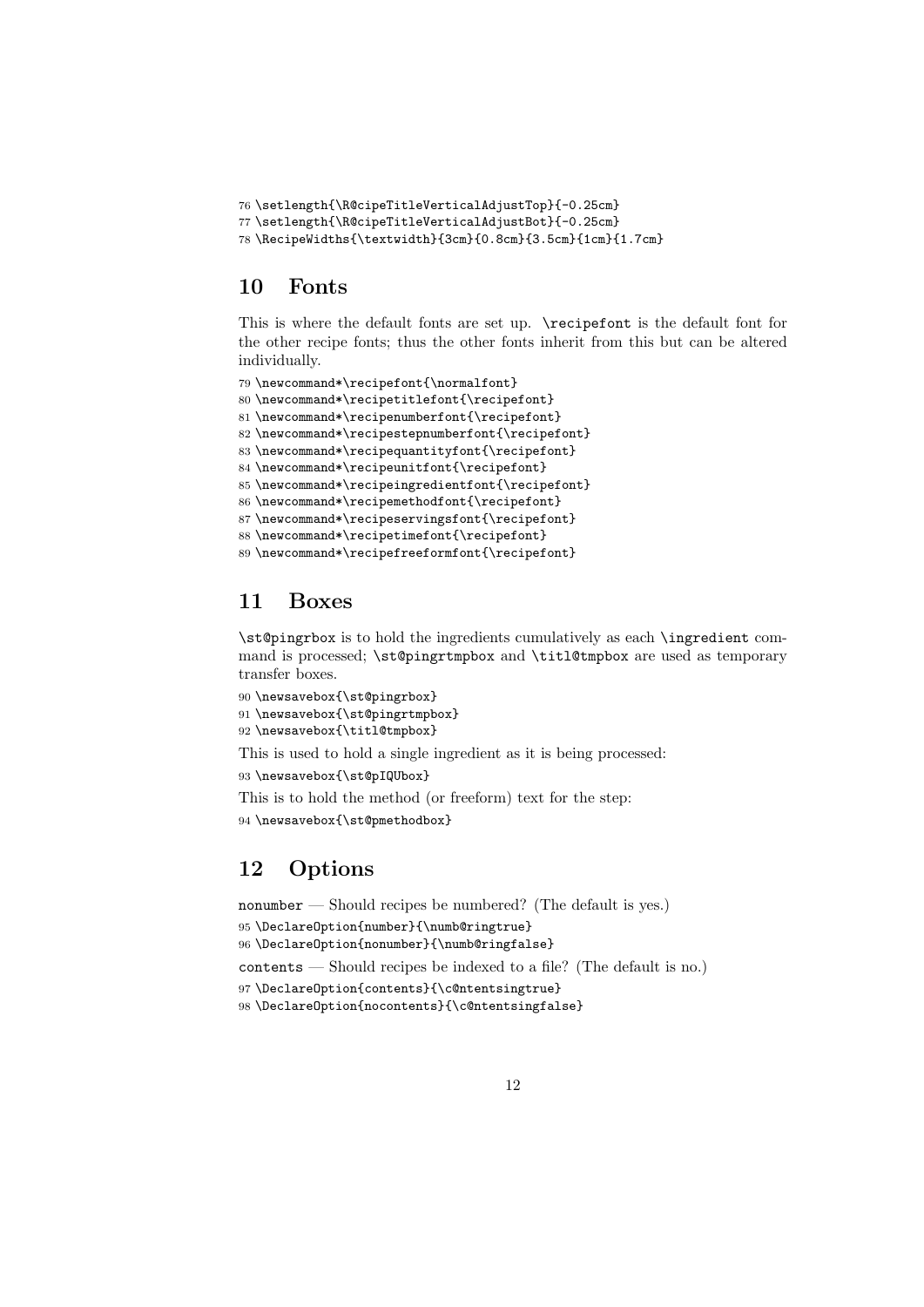index — Should recipes be indexed to a file? (The default is no.) 99 \DeclareOption{index}{\ind@xingtrue} 100 \DeclareOption{noindex}{\ind@xingfalse} Process the options, using the defaults if necessary.

```
101 \ExecuteOptions{number,noindex,nocontents}
102 \ProcessOptions\relax
```
## 13 The main macros

#### 13.1 Macros for displaying the steps and title

\Displ@ySt@p \Displ@ySt@p displays the ingredients and method for the current step and resets things ready for the next step.

103 \DeclareRobustCommand{\Displ@ySt@p}{%

First, increment the step counter and put extra vertical space between steps. (But it isn't uniform yet, unfortunately.)

```
104 \stepcounter{st@pnumber}%
```
Display this step.

```
105 \makebox[\R@cipeWidth]{%
106 \makebox[\St@pNumberWidth][l]{\recipestepnumberfont\arabic{st@pnumber}}%
107 \usebox{\st@pingrbox}%
108 \usebox{\st@pmethodbox}%
109 }%
Finally, clear the step storage boxes for the next step.
110 \savebox{\st@pingrbox}[\R@cipeIQUWidth]{}
```

```
111 }%
```
\Fr@eFormStep \Fr@eFormStep displays a free form description; it works in the same way as \Displ@ySt@p.

```
112 \DeclareRobustCommand{\Fr@eFormStep}{%
113 \usebox{\st@pmethodbox}%
114 \savebox{\st@pmethodbox}[\R@cipeMethodWidth]{}%
115 }%
```
\DisplaySt@p This calls one of the two display routines above, depending on whether we are freeforming or not.

```
116 \DeclareRobustCommand{\DisplaySt@p}{%
117 \iffr@eforming%
118 \Fr@eFormStep%
119 \else%
120 \Displ@ySt@p%
121 \overline{\text{121}}122 \ifn@wpaging%
```
- 123 \recipen@wpage%
- 124 \else%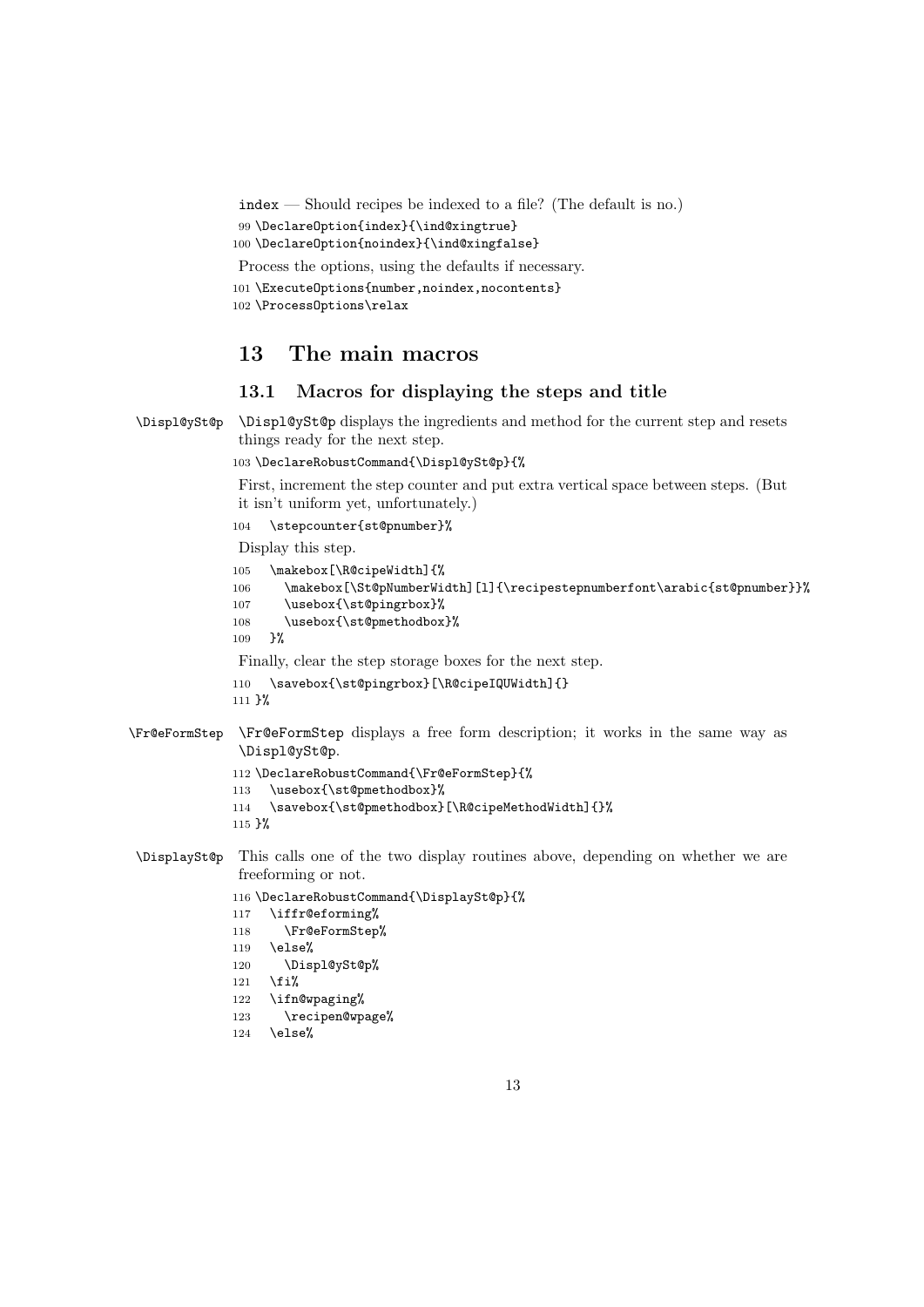125 \vskip0.2cm% 126  $\overline{\text{if}}$  \n@wpagingfalse% }%

\r@cipetitle \r@cipetitle displays the recipe title construction, given the parameters #1 the title, #2 the number of servings and #3 the preparation time.

\DeclareRobustCommand{\r@cipetitle}[3]{%

The \parskip ensures that the distance between the rule and the text above and below does not change when the page's vertical glue "sets". The following displays the text line above the rule; the recipe number width is automatically determined here.

| 130 | \mbox{%                                               |
|-----|-------------------------------------------------------|
| 131 | \makebox[\R@cipeWidth][t]{%                           |
| 132 | \parbox[t]{\R@cipeWidth}{%                            |
| 133 | \ifnumb@ring%                                         |
| 134 | \savebox{\titl@tmpbox}{%                              |
| 135 | {\recipenumberfont\arabic{r@cipenumber}\\}%           |
| 136 | }‰                                                    |
| 137 | \setlength{\R@cipeNumberWidth}{\wd\titl@tmpbox}%      |
| 138 | \addtolength{\R@cipeTitleWidth}{-\R@cipeNumberWidth}% |
| 139 | \addtolength{\R@cipeTandSWidth}{-\R@cipeNumberWidth}% |
| 140 | \lineskip0pt\mbox{}\\[-\baselineskip]%                |
| 141 | \parbox[b]{\R@cipeNumberWidth}{%                      |
| 142 | \rule{0pt}{\baselineskip}%                            |
| 143 | \strut\usebox{\titl@tmpbox}%                          |
| 144 | \strut%                                               |
| 145 | }%                                                    |
| 146 | \makebox[\R@cipeTandSWidth][t]{%                      |
| 147 | \parbox[t]{\R@cipeTandSWidth}{%                       |
| 148 | \lineskip0pt\mbox{}\\[-\baselineskip]%                |
| 149 | \parbox[b]{\R@cipeTitleWidth}{%                       |
| 150 | \rule{0pt}{\baselineskip}%                            |
| 151 | \strut{\recipetitlefont #1}\strut\hfill}%             |
| 152 | \parbox[b]{\R@cipeServingsWidth}{%                    |
| 153 | \strut{\hfill\recipeservingsfont #2}\strut}%          |
| 154 | }%                                                    |
| 155 | ን%                                                    |
| 156 | \addtolength{\R@cipeTandSWidth}{\R@cipeNumberWidth}%  |
| 157 | \addtolength{\R@cipeTitleWidth}{\R@cipeNumberWidth}%  |
| 158 | \else%                                                |
| 159 | \lineskip0pt\mbox{}\\[-\baselineskip]%                |
| 160 | \parbox[b]{\R@cipeTitleWidth}{%                       |
| 161 | \rule{0pt}{\baselineskip}%                            |
| 162 | \strut{\recipetitlefont #1}\strut\hfill}%             |
| 163 | \parbox[b]{\R@cipeServingsWidth}{%                    |
| 164 | \strut{\hfill\recipeservingsfont #2}\strut}%          |
| 165 | \fi%                                                  |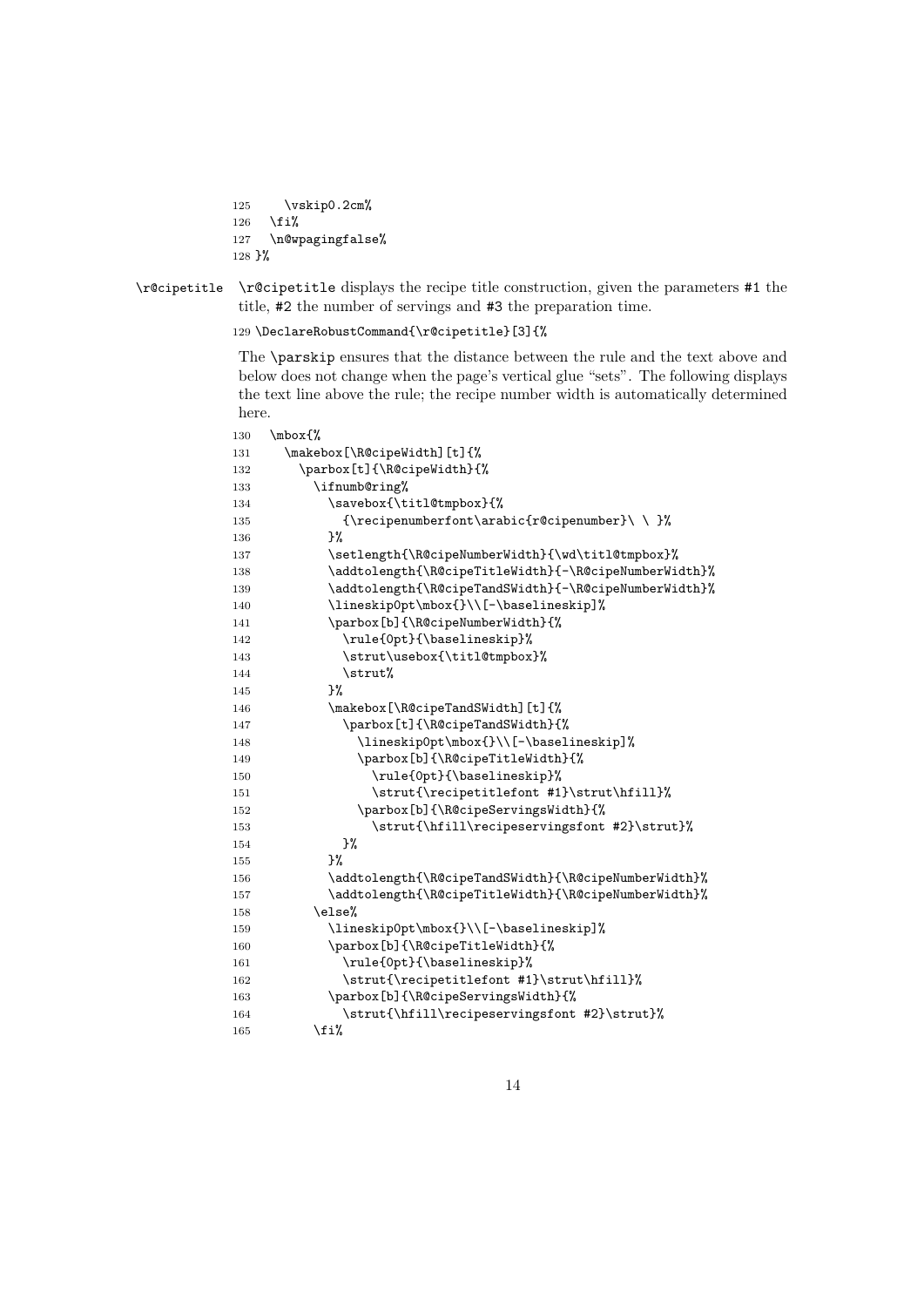166 }% 167 }% 168 }\par%

Next we display the rule, being careful not to allow page breaks during the title, using the adjustments as specified above. (This is a bit vague and nasty...)

```
169 %% \nopagebreak
170 %% \vspace{\R@cipeTitleVerticalAdjustTop}%
171 \nopagebreak
172 \rule[-\R@cipeTitleVerticalAdjustTop]{\R@cipeWidth}{0.4pt}\par%
173 \nopagebreak
174 \vskip\R@cipeTitleVerticalAdjustBot%
175 %% \vspace{\R@cipeTitleVerticalAdjustBot}%
176 \nopagebreak
Finally we display the text line below the rule if it isn't empty:
177 \ifx\relax#3\relax%
178 \else
179 \makebox[\R@cipeWidth][r]{\recipetimefont #3}\par%
180 \fi
```

```
181 \nopagebreak
182 }%
```
#### 13.2 Macros for the method box

These macros are to input the method box \st@pmethodbox, and are hence called at the start and end of the method box, or equivalently the end and start of the ingredient (etc.) macros.

- \r@cipesloppy This is a version of which doesn't cause problems with the definition! (The LATEX definition has a problem where the empty box detection in \pr@ingred fails.)
	- 183 \def\r@cipesloppy{%
	- 184 \tolerance 9999%
	- 185 \emergencystretch 3em%
	- 186 \hfuzz.5pt%
	- 187 \vfuzz.5pt%

This is not in \sloppy: avoid warning on underfull boxes, which are more common since the columns are very narrow. This value may need to be adjusted...

- 188 \hbadness 1500%
- 189 }%
- \pr@ingred This macro is called at the start of ingredients (that is, the end of the method box). It first ends the minipage–box which was started in the previous \p@stingred.

```
190 \DeclareRobustCommand{\pr@ingred}{%
191 \endminipage\end{lrbox}%
```
Here we compare the width of the **\st@pmethodbox** with zero to determine whether anything was entered into it. (The idea for determining whether box is empty was from Donald Arseneau, comp.text.tex.)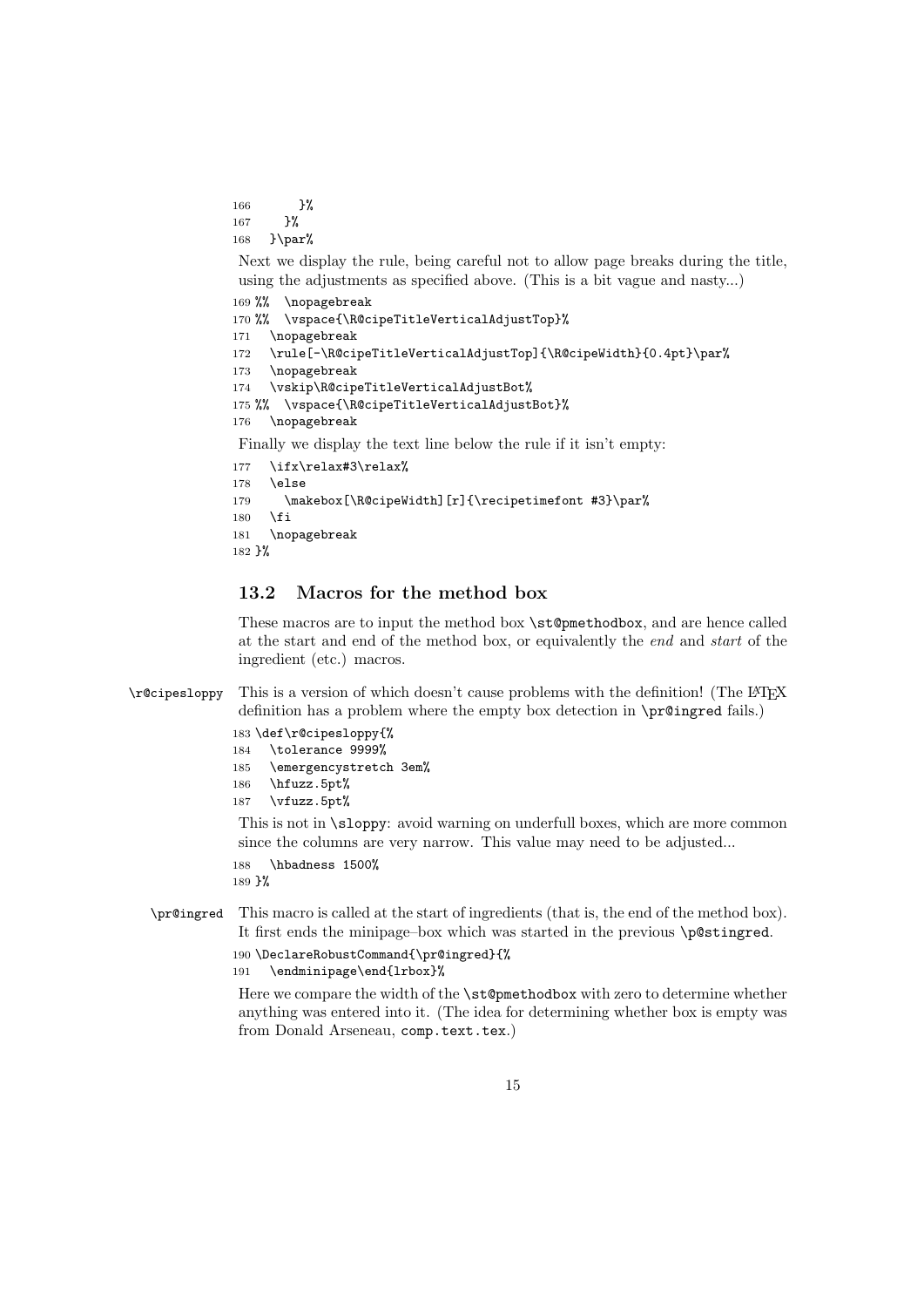```
192 \ifdim\wd\st@pmethodbox=0in%
193 % \PackageWarning{cuisine}{No text}% % use for testing
194 \else%
195 % \PackageWarning{cuisine}{Method text}%
196 \DisplaySt@p%
197 \{f_i\}198 }%
```
\p@stingred And this macro is called at the end of ingredients (the start of the method box). This is very odd. Using \begin{lrbox}...\end{lrbox} isn't supposed to work properly over an environment definition (and doesn't seem to, either). So we use \lrbox...\endlrbox. But we want to nest a \minipage inside this, which fails. But it does work with \begin{lrbox}\minipage...\endminipage\end{lrbox}.

#### WHY?!

What happens, anyway, is that a new minipage–box is started. Provided the user doesn't put anything other than whitespace and comments between this and the next \pr@ingred then the box will be empty. This is how \p@stingred knows whether to display the step or not when called by **\ingr@dient**.

```
199 \DeclareRobustCommand{\p@stingred}{%
```

```
200 \fr@eformingfalse%
```

```
201 \begin{lrbox}{\st@pmethodbox}\minipage[t]{\R@cipeMethodWidth}%
```

```
202 \recipemethodfont%
```

```
203 \noindent%
```

```
204 \ignorespaces%
```

```
205 \r@cipesloppy%
```

```
206 }%
```
#### 13.3 Step terminating macros

These macros call \pr@ingred and \p@stingred, and can (through \pr@ingred) cause the next step to be started.

```
\m@thodend The \m@thodend command (which is \newstep in the environment) forces a new
           step unless there is no method and no ingredient.
```

```
207 \DeclareRobustCommand{\m@thodend}{%
```

```
208 \endminipage\end{lrbox}%
```

```
209 \ifdim\wd\st@pmethodbox=0in%
```

```
210 \ifnum\value{ingr@dnumber}>0%
```
In this case, the method box is empty so we put something in it to avoid problems with alignment.

```
211 \savebox{\st@pmethodbox}[\R@cipeMethodWidth]{\mbox{}}%
212 \DisplaySt@p%
213 \{f_i\}214 \else%
215 \DisplaySt@p%
216 \fi%
217 \p@stingred%
218 }%
```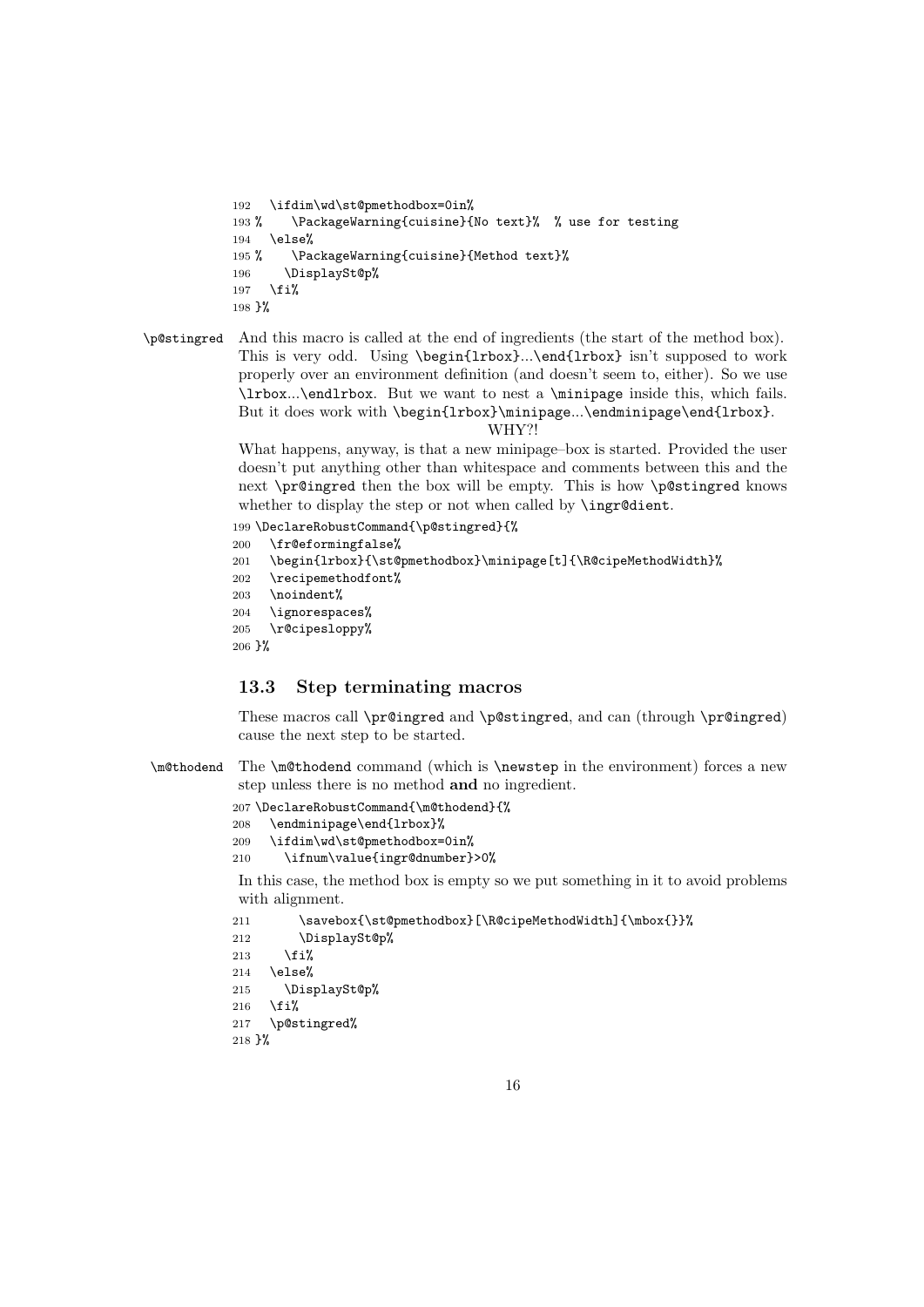\r@cipen@wpage \r@cipen@wpage is a macro which sets \n@wpagingtrue—so that the next step will appear on the next page—and then forces the next step.

219 \DeclareRobustCommand\r@cipen@wpage{\global\n@wpagingtrue\m@thodend}

\fr@eform \fr@eform is for freeform text, like \noalign in tables. Again, as for \m@thodend, we want to force the new step unless there is no method and no ingredient.

```
220 \DeclareRobustCommand{\fr@eform}{%
221 \endminipage\end{lrbox}%
222 \ifdim\wd\st@pmethodbox=0in%
223 \ifnum\value{ingr@dnumber}>0%
224 \savebox{\st@pmethodbox}[\R@cipeMethodWidth]{\mbox{}}%
225 \DisplaySt@p%
226 \{5\}227 \else%
228 \DisplaySt@p%
229 \foralli%
```
The rest is like \p@stingred:

- 230 \fr@eformingtrue%
- 231 \begin{lrbox}{\st@pmethodbox}\minipage[t]{\R@cipeWidth}%
- 232 \recipefreeformfont%
- 233 \noindent%
- 234 \ignorespaces%
- 235 \r@cipesloppy%
- 236 }%

```
\ingr@dient The \ingr@dient command takes 3 parameters, one optional. #3 is the ingredient.
             If #1 is non-blank then #1 is the numerical quantity and #2 the unit of measure,
             otherwise #2 is the quantity. Start by ending the method box.
```
- 237 \DeclareRobustCommand{\ingr@dient}[3][]{%
- 238 \pr@ingred%

The following is the main bit to typeset the ingredients list. (Thanks to Ulrike Fischer, comp.text.tex, for help with aligning box baselines.)

This is a hack to see if #1 is empty (Patrick Guio, comp.text.tex).

```
239 \ifx\relax#1\relax%
```
If it is empty we typeset #2 in the whole QandU width. We align the top of the ingredient box with the bottom of the quantity box but have the baseline as the top line of the quantity box. Use ragged right because the column is too narrow for flush right.

```
240 \savebox{\st@pIQUbox}[\R@cipeIQUWidth][t]{%
241 \parbox[t]{\R@cipeIQUWidth}{%
242 \lineskip0pt\mbox{}\\[-\baselineskip]%
243 \rule{\R@cipeOutdent}{0cm}%
244 \parbox[b]{\R@cipeQandUWidth}{%
245 \raggedright\recipeunitfont%
246 \setlength{\parindent}{-\R@cipeOutdent}%
```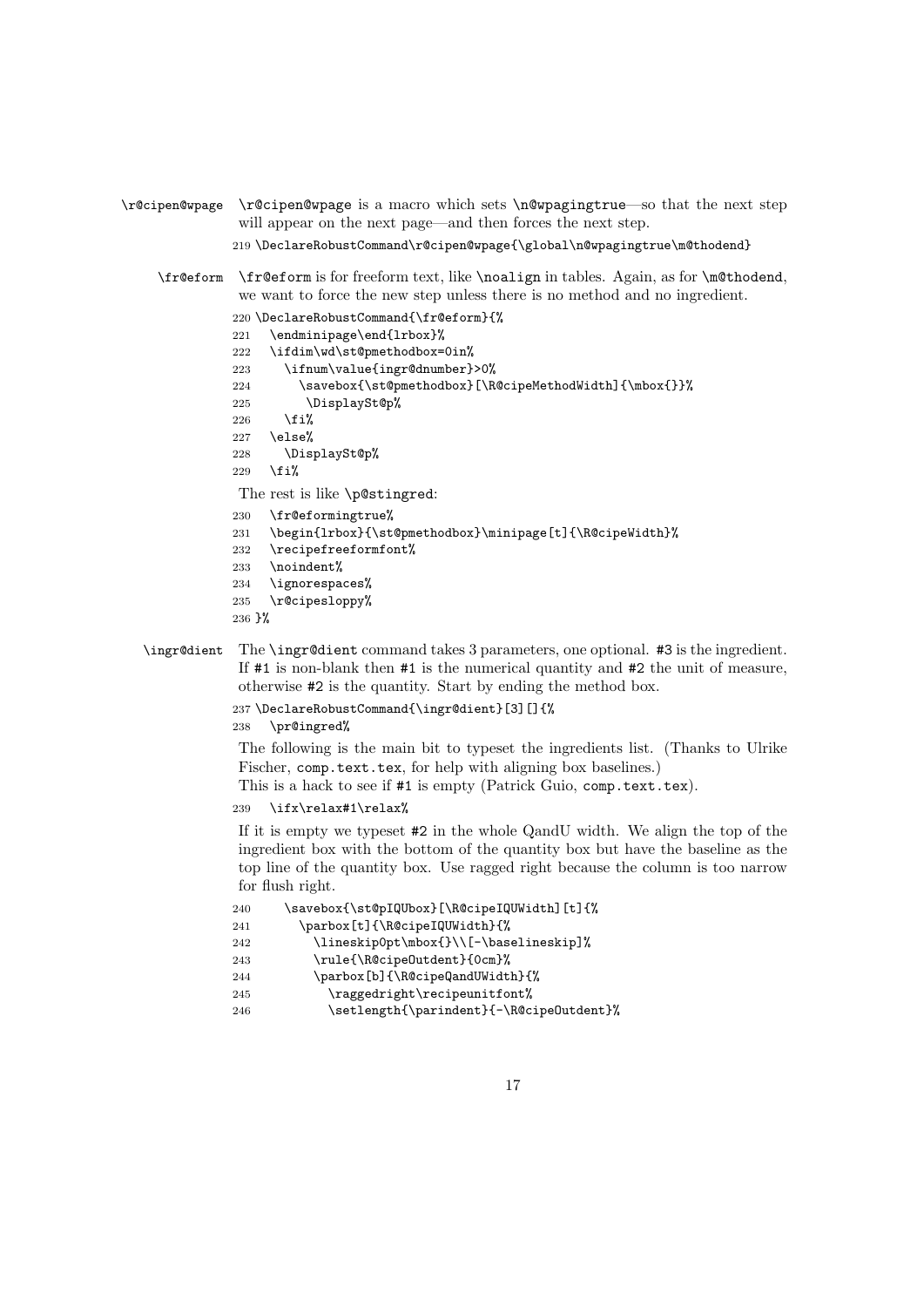This sees whether the text is large enough to fit on one line, in which case it centres it; otherwise it formats it sensibly.

Note: the \hfill matches another one elsewhere to centre the line.

| 247 | \savebox{\st@pingrtmpbox}{#2}%                   |
|-----|--------------------------------------------------|
| 248 | \ifdim\wd\st@pingrtmpbox>\R@cipeQandUWidth%      |
| 249 | \rule{0pt}{\baselineskip}%                       |
| 250 | \strut #2\strut%                                 |
| 251 | \else%                                           |
| 252 | \noindent%                                       |
| 253 | \rule{0pt}{\baselineskip}%                       |
| 254 | \strut #2\hfill\strut%                           |
| 255 | \fi%                                             |
| 256 | }‰                                               |
| 257 | \rule{\R@cipeIngUISpace}{0cm}%                   |
| 258 | \rule{\R@cipeOutdent}{0cm}%                      |
| 259 | \parbox[t]{\R@cipeIngredientWidth}{\raggedright% |
| 260 | \recipeingredientfont%                           |
| 261 | \setlength{\parindent}{-\R@cipeOutdent}%         |
| 262 | \strut #3\strut}%                                |
| 263 | }‰                                               |
| 264 | ጉ%                                               |
| 265 | \else                                            |

If #1 was not empty, typeset #1 and #2 separately. First align the top of the ingredient box with the bottom of the unit box but have the baseline as the top line of the unit box; then repeat with that box below the quantity box.

| 266 | \savebox{\st@pingrtmpbox}[\R@cipeIandUWidth][t]{%           |
|-----|-------------------------------------------------------------|
| 267 | \parbox[t]{\R@cipeIandUWidth}{%                             |
| 268 | \lineskip0pt\mbox{}\\[-\baselineskip]%                      |
| 269 | \rule{\R@cipeOutdent}{0cm}%                                 |
| 270 | \parbox[b]{\R@cipeUnitsWidth}{%                             |
| 271 | \raggedright\recipeunitfont%                                |
| 272 | \setlength{\parindent}{-\R@cipeOutdent}%                    |
| 273 | \rule{0pt}{\baselineskip}%                                  |
| 274 | \strut #2\strut\hfill}%                                     |
| 275 | \rule{\R@cipeIngUISpace}{0cm}%                              |
| 276 | \rule{\R@cipeOutdent}{0cm}%                                 |
| 277 | \parbox[t]{\R@cipeIngredientWidth}{%                        |
| 278 | \raggedright\recipeingredientfont%                          |
| 279 | \setlength{\parindent}{-\R@cipeOutdent}%                    |
| 280 | \strut #3\strut}%                                           |
| 281 | }‰                                                          |
| 282 | ን%                                                          |
| 283 | \savebox{\st@pIQUbox}[\R@cipeIQUWidth][t]{%                 |
| 284 | \parbox[t]{\R@cipeIQUWidth}{%                               |
| 285 | \lineskip0pt\mbox{}\\[-\baselineskip]%                      |
| 286 | \parbox[b]{\R@cipeQuantityWidth}{\rule{0pt}{\baselineskip}% |
| 287 | \hfill %                                                    |
| 288 | \raggedright\recipequantityfont%                            |
| 289 | \strut #1\strut%                                            |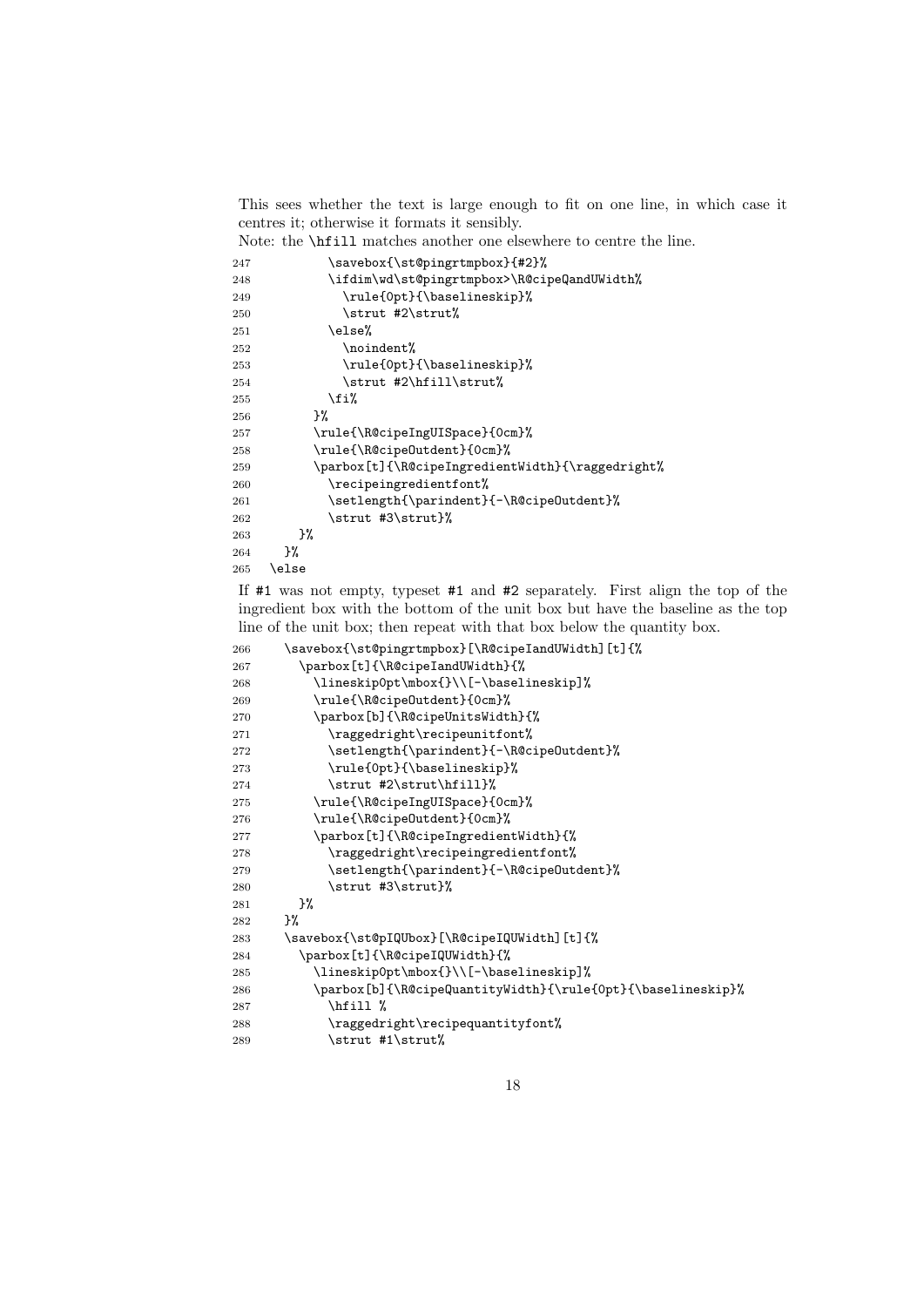```
290 \rule{\R@cipeIngQUSpace}{0cm}}%
291 \usebox{\st@pingrtmpbox}%
292 }%
293 }%
294 \overline{\text{fi}}
```
Use \st@pingrtmpbox as a temporary holding box. The \lineskip0pt and the \struts ensure that the ingredients' and the method text's baselines are aligned correctly.

```
295 \savebox{\st@pingrtmpbox}[\R@cipeIQUWidth][t]{\usebox{\st@pingrbox}}%
296 \savebox{\st@pingrbox}[\R@cipeIQUWidth][t]{%
297 \begin{minipage}[t]{\R@cipeIQUWidth}%
298 \lineskip0pt%
299 \ifnum\value{ingr@dnumber}>0%
300 \usebox{\st@pingrtmpbox}\par%
301 \usebox{\st@pIQUbox}\strut%
302 \else%
303 \usebox{\st@pIQUbox}\strut%
304 \quad \text{ifi%}305 \end{minipage}%
306 }%
307 % \usebox{\st@pingrbox} % For testing: show cumulative boxes.
308 \stepcounter{ingr@dnumber}%
309 \p@stingred%
310 }%
```
#### \Ingr@dient The \Ingr@dient command takes just one parameter. It fits in the same final box as \ingr@dient but is much simpler. Start by ending the method box.

```
311 \DeclareRobustCommand{\Ingr@dient}[1]{%
312 \pr@ingred%
```
We typeset #1 in the single ingredient width, which is the IQU width minus the outdent. Use ragged right because the column is too narrow for flush right.

```
313 \savebox{\st@pIQUbox}[\R@cipeSingleIngWidth][t]{%
314 \parbox[t]{\R@cipeSingleIngWidth}{%
315 \lineskip0pt\mbox{}\\[-\baselineskip]%
316 \rule{\R@cipeOutdent}{0cm}%
317 \parbox[t]{\R@cipeSingleIngWidth}{\raggedright%
318 \recipeingredientfont%
319 \setlength{\parindent}{-\R@cipeOutdent}%
320 \strut #1\strut}%
321 } ?
322 \frac{1}{2}
```
Use \st@pingrtmpbox as a temporary holding box. The \lineskip0pt and the \struts ensure that the ingredients' and the method text's baselines are aligned correctly.

```
323 \savebox{\st@pingrtmpbox}[\R@cipeIQUWidth][t]{\usebox{\st@pingrbox}}%
```

```
324 \savebox{\st@pingrbox}[\R@cipeIQUWidth][t]{%
```

```
325 \begin{minipage}[t]{\R@cipeIQUWidth}%
```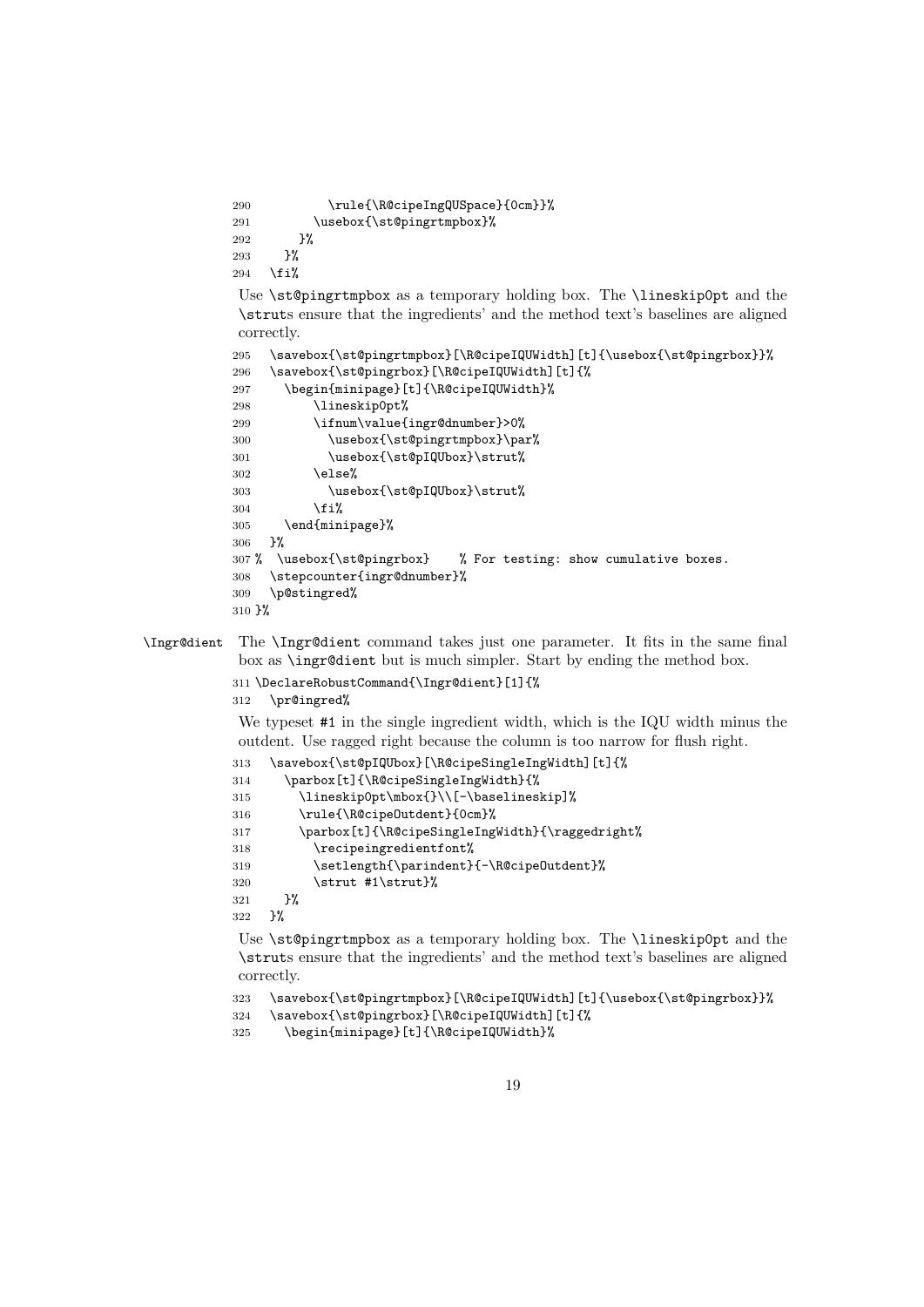```
326 \lineskip0pt%
327 \ifnum\value{ingr@dnumber}>0%
328 \usebox{\st@pingrtmpbox}\par%
329 \usebox{\st@pIQUbox}\strut%
330 \else%
331 \usebox{\st@pIQUbox}\strut%
332 \overrightarrow{fi}333 \end{minipage}%
334 }%
335 % \usebox{\st@pingrbox} % For testing: show cumulative boxes.
336 \stepcounter{ingr@dnumber}%
337 \p@stingred%
338 }%
```
### 14 The recipe environment

recipe This is the main environment in the package. Its 3 parameters are #2 is the recipe title, #3 is the number of portions, and #3 the preparation time. Of course, #3 and #4 can be whatever you like but that is one way of using them. #1 is the label.

\newenvironment{recipe}[4][]{%

These are the things that are put at the start of the recipe environment. First, set things up. Increment the recipe counter (which can be used in \label), make command aliases and empty the boxes. Note that \label is set through #1, not \label.

- \refstepcounter{r@cipenumber}
- \ifx\relax#1\relax
- \else
- \label{#1}
- \fi
- \let\label\relax
- \let\newstep\m@thodend
- \let\recipen@wpage\newpage
- \let\newpage\r@cipen@wpage
- \let\0\d@grees
- \let\X\tim@s
- \let\degrees\d@grees
- \let\fr\fr@ction
- \let\ing\ingr@dient
- \let\ingredient\ingr@dient
- \let\Ing\Ingr@dient
- \let\Ingredient\Ingr@dient
- \let\freeform\fr@eform
- \n@wpagingfalse%
- \setlength{\parindent}{0pt}
- \savebox{\st@pingrbox}[\R@cipeIQUWidth]{}
- \savebox{\st@pmethodbox}[\R@cipeMethodWidth]{}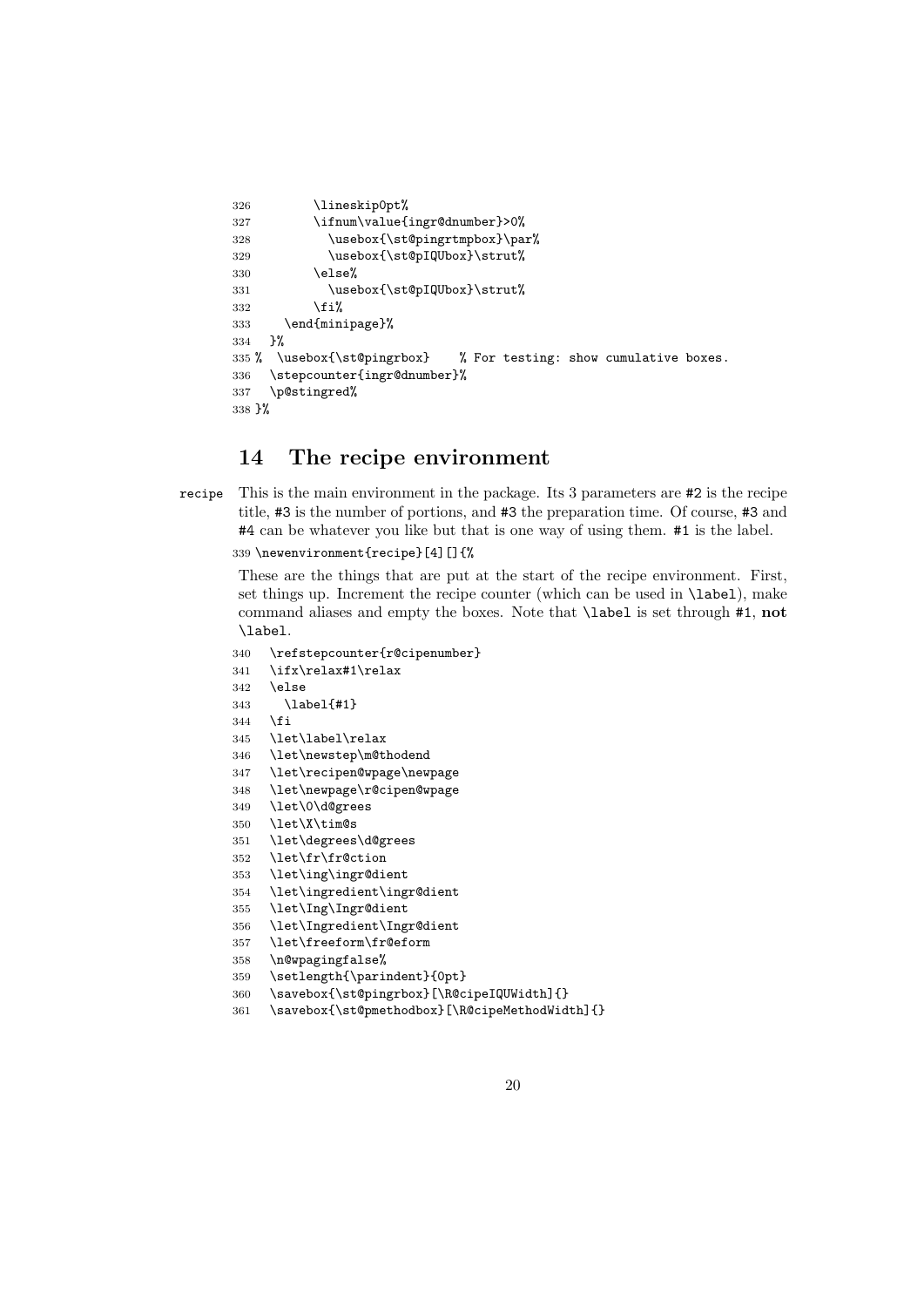Make sure that the recipe is spaced appropriately from the preceding text and start a new page if necessary. This is not part of \r@cipetitle because putting the break after \addcontentsline might yield the wrong page number. The blank line below is intentional.

 \bigskip\medskip \pagebreak[0] \parskip0pt%

Next deal with the contents/index entry if we need to. Again, the \nopagebreak prevents the contents line occurring on the previous page.

```
366 \ifc@ntentsing%
367 \addcontentsline{toc}{subsection}{#2}%
368 \fi%
369 \ifind@xing%
370 \index{#2 (\arabic{r@cipenumber})}%
371 \fi%
372 \nopagebreak%
```
Display the title and start the method box.

```
373 \r@cipetitle{#2}{#3}{#4}
374 \vskip0.2cm%
375 \p@stingred%
376 }%
377 {%
```
These are the things put at the end of recipes. End the method box and deal with the last step. Give a warning if the recipe is empty. It is apparently not necessary to reset the earlier assignments and \parindent.

```
378 \pr@ingred%
379 \ifnum\value{st@pnumber}=0% then complain!
380 \PackageWarning{cuisine}{The recipe did not have any steps}%
381 \fi%
382
383 \pagebreak[0]%
384 \medskip%
This prevents indentation problems after the end of the environment.
```
\@endpetrue%

```
386 }%
```
## 15 Miscellaneous useful macros

```
\d@grees This is to typeset a degrees symbol.
```

```
387 \DeclareRobustCommand{\d@grees}{%
388 ${}^\circ$%
389 }%
```
\tim@s This is to typeset a times symbol (like ×).